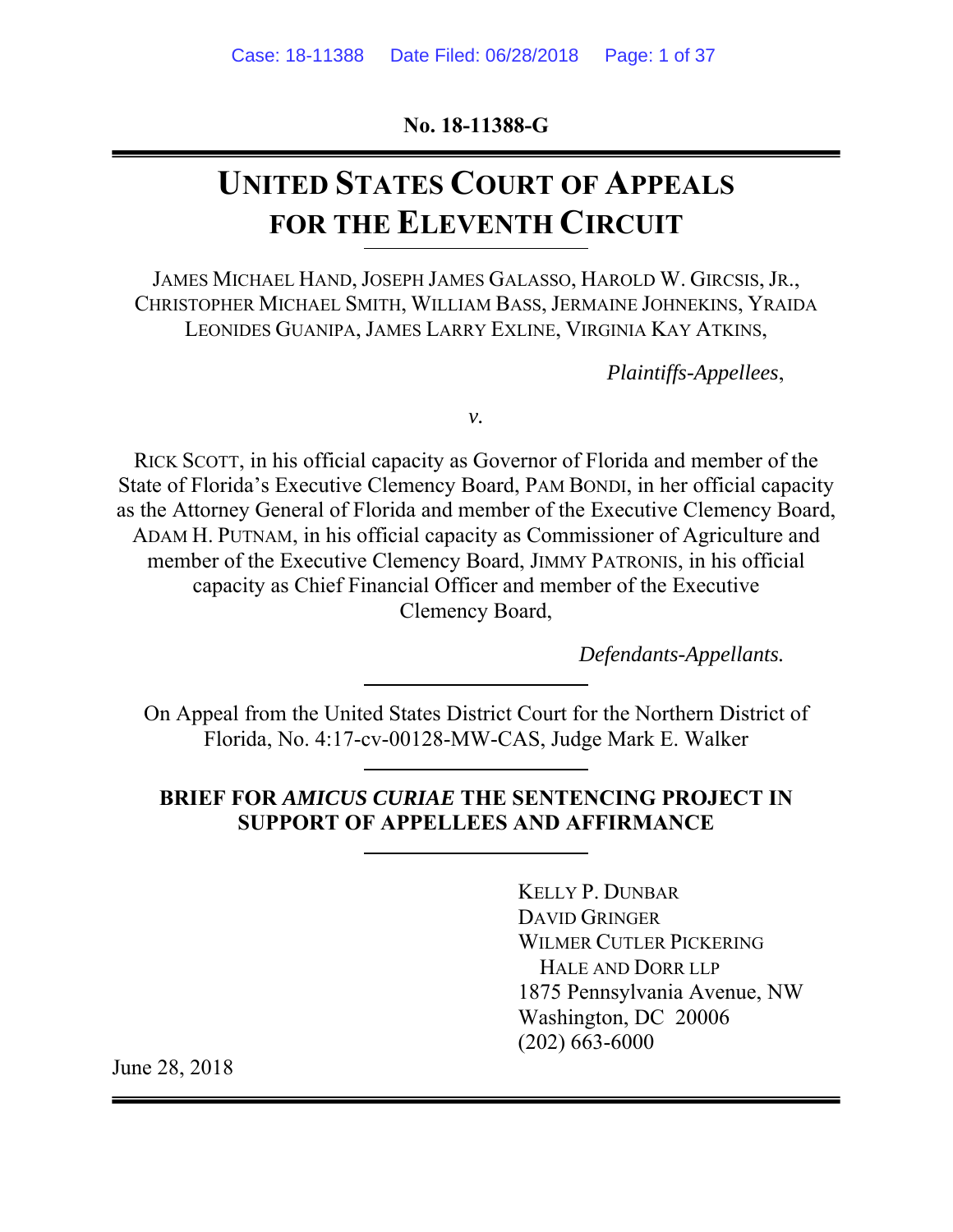### **CERTIFICATE OF INTERESTED PERSONS AND CORPORATE DISCLOSURE STATEMENT**

Pursuant to Federal Rule of Appellate Procedure 26.1 and Eleventh Circuit

Rule 26.1, *Amicus Curiae* The Sentencing Project submits the following certificate

of interested persons:

- 1. Agarwal, Amit, Attorney for Defendants-Appellants
- 2. Atkins, Virginia Kay, Plaintiff-Appellee
- 3. Atwater, Jeff, Defendant
- 4. Baker, Brittnie R., Attorney for Plaintiffs-Appellees
- 5. Bass, William, Plaintiff-Appellee
- 6. Blake, Julie Marie, Attorney for *Amicus Curiae*
- 7. Bondi, Pam, Defendant-Appellant
- 8. Center for Equal Opportunity, *Amicus Curiae*
- 9. Cohen Milstein Sellers & Toll, Attorney for Plaintiffs-Appellees
- 10. Cohen, Michelle Kanter, Attorney for Plaintiffs-Appellees
- 11. Coonrod, Melinda N., Defendant
- 12. Davidson, Richard D., Defendant-Appellant
- 13. Davis, Ashley E., Attorney for Defendants-Appellants
- 14. Detzner, Ken, Defendant
- 15. Dunbar, Kelly P., Attorney for *Amicus Curiae*
- 16. Executive Clemency Board of the State of Florida
- 17. Exline, James Larry, Plaintiff-Appellee

### $C-1$  of 4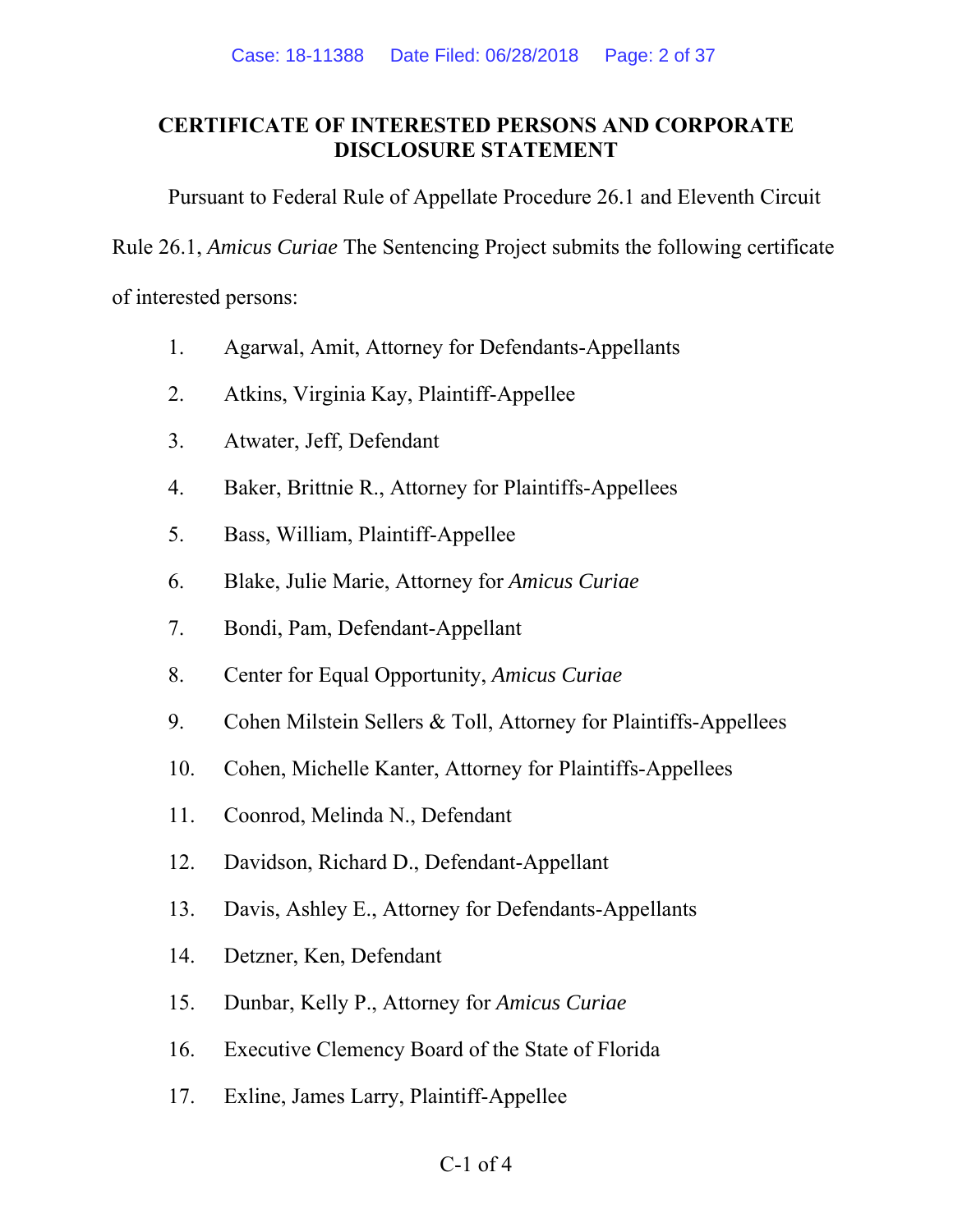- 18. Fair Elections Legal Network, Attorneys for Plaintiffs-Appellees
- 19. Florida Commission on Offender Review
- 20. Florida Department of Corrections
- 21. Florida Department of State
- 22. Fugett, David Andrews, Attorney for Defendant-Appellant Ken Detzner
- 23. Galasso, Joseph James, Plaintiff-Appellee
- 24. Gircsis, Harold W., Jr., Plaintiff-Appellee
- 25. Glogau, Jonathan Alan, Attorney for Defendants-Appellants
- 26. Gringer, David, Attorney for *Amicus Curiae*
- 27. Guanipa, Yraida Leonides, Plaintiff-Appellee
- 28. Hand, James Michael, Plaintiff-Appellee
- 29. Harle, Denise, Attorney for Defendants-Appellants
- 30. Hawley, Joshua D., Attorney for *Amicus Curiae*
- 31. Johnekins, Jermaine, Plaintiff-Appellee
- 32. Jones, Julie L., Defendant-Appellant
- 33. Jones, William Jordan, Attorney for Defendant-Appellant Ken Detzner
- 34. Landry, Jeff, Attorney for *Amicus Curiae*
- 35. Leopold, Theodore Jon, Attorney for Plaintiffs-Appellees
- 36. Martin, Diana L., Attorney for Plaintiffs-Appellees
- 37. Marshall, Steve, Attorney for *Amicus Curiae*

#### C-2 of 4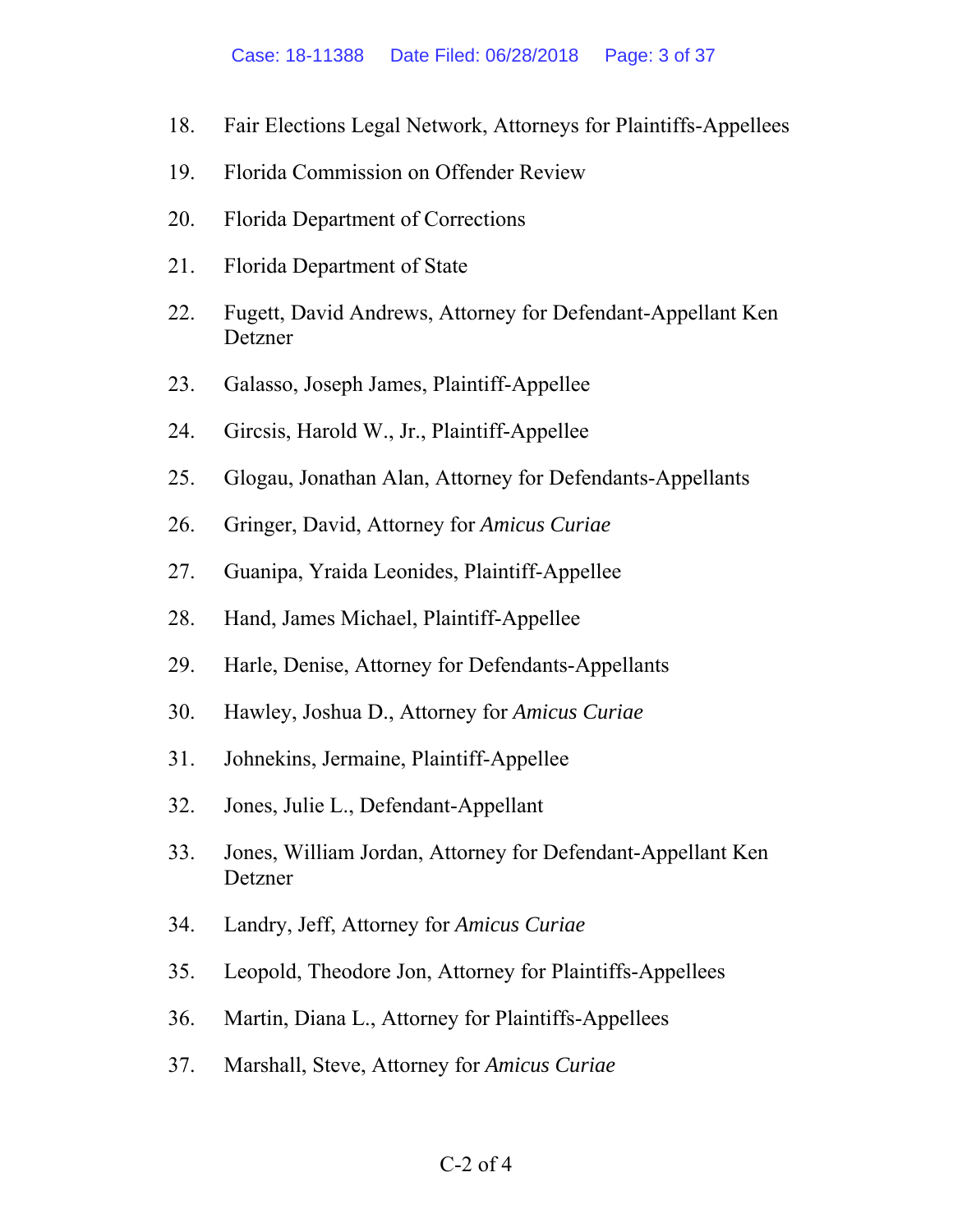- 38. McCall, Julia, Defendant-Appellant
- 39. Neff, Lance, Attorney for Defendants-Appellants
- 40. Park, Jr., John J., Attorney for *Amicus Curiae*
- 41. Patronis, Jimmy, Defendant-Appellant
- 42. Paxton, Ken, Attorney for *Amicus Curiae*
- 43. Pratt, Jordan E., Attorney for Defendants-Appellants
- 44. Putnam, Adam H., Defendant-Appellant
- 45. Razavi, Poorad, Attorney for Plaintiffs-Appellees
- 46. Reyes, Sean D., Attorney for *Amicus Curiae*
- 47. Sauer, D. John, Attorney for *Amicus Curiae*
- 48. Scott, Rick, Defendant-Appellant
- 49. Schuette, Bill, Attorney for *Amicus Curiae*
- 50. The Sentencing Project, *Amicus Curiae*
- 51. Sherman, Jonathan Lee, Attorney for Plaintiffs-Appellees
- 52. Schlackman, Mark R., *Amicus Curiae*
- 53. Schmidt, Derek, Attorney for *Amicus Curiae*
- 54. Smith, Christopher Michael, Plaintiff-Appellee
- 55. State of Alabama, *Amicus Curiae*
- 56. State of Kansas, *Amicus Curiae*
- 57. State of Louisiana, *Amicus Curiae*
- 58. State of Michigan, *Amicus Curiae*

#### $C-3$  of 4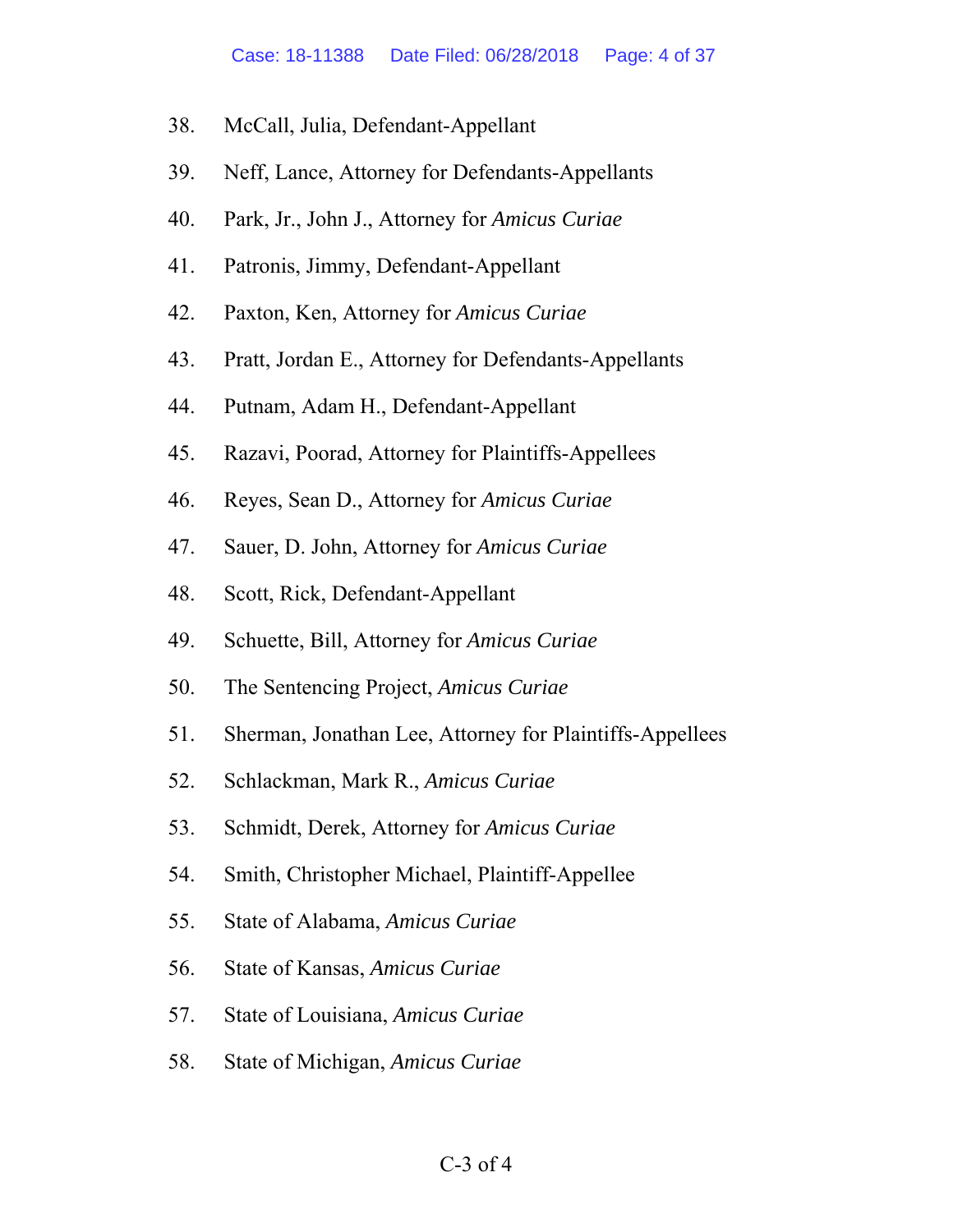- 59. State of Missouri, *Amicus Curiae*
- 60. State of South Carolina, *Amicus Curiae*
- 61. State of Texas, *Amicus Curiae*
- 62. State of Utah, *Amicus Curiae*
- 63. Strickland Brockington Lewis, LLP, Attorney for *Amicus Curiae*
- 64. Walker, Hon. Mark E., U.S. District Judge
- 65. Wenger, Edward M., Attorney for Defendants-Appellants
- 66. Wilmer Cutler Pickering Hale and Dorr LLP, Attorney for *Amicus Curiae*
- 67. Wilson, Alan, Attorney for *Amicus Curiae*.
- 68. Wyant, David A., Defendant-Appellant

No publicly traded company or corporation has an interest in the outcome of

the case or appeal.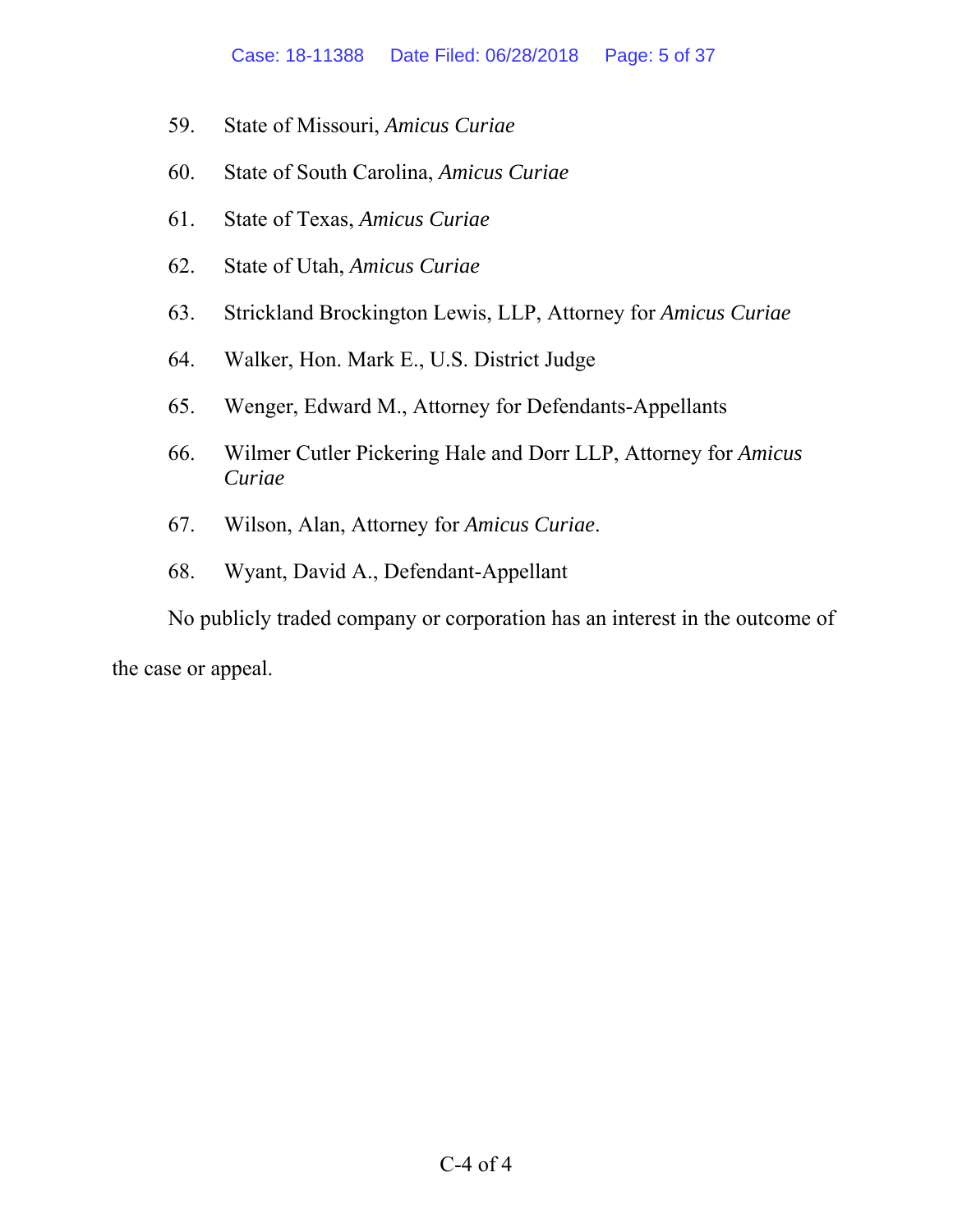# **TABLE OF CONTENTS**

|                | CERTIFICATE OF INTERESTED PERSONS AND CORPORATE                                                  |  |
|----------------|--------------------------------------------------------------------------------------------------|--|
|                |                                                                                                  |  |
|                |                                                                                                  |  |
|                |                                                                                                  |  |
|                |                                                                                                  |  |
| $\mathbf{I}$ . | FLORIDA'S VOTE RESTORATION PROCESS IS AN OUTLIER                                                 |  |
| II.            | FLORIDA'S FELONY DISENFRANCHISEMENT AND VOTE<br>RESTORATION SCHEME HAS A DRASTIC AND DELETERIOUS |  |
| III.           | FLORIDA'S VOTING RIGHTS RESTORATION SCHEME IS                                                    |  |
|                |                                                                                                  |  |
|                | <b>CERTIFICATE OF COMPLIANCE</b>                                                                 |  |
|                | <b>CERTIFICATE OF SERVICE</b>                                                                    |  |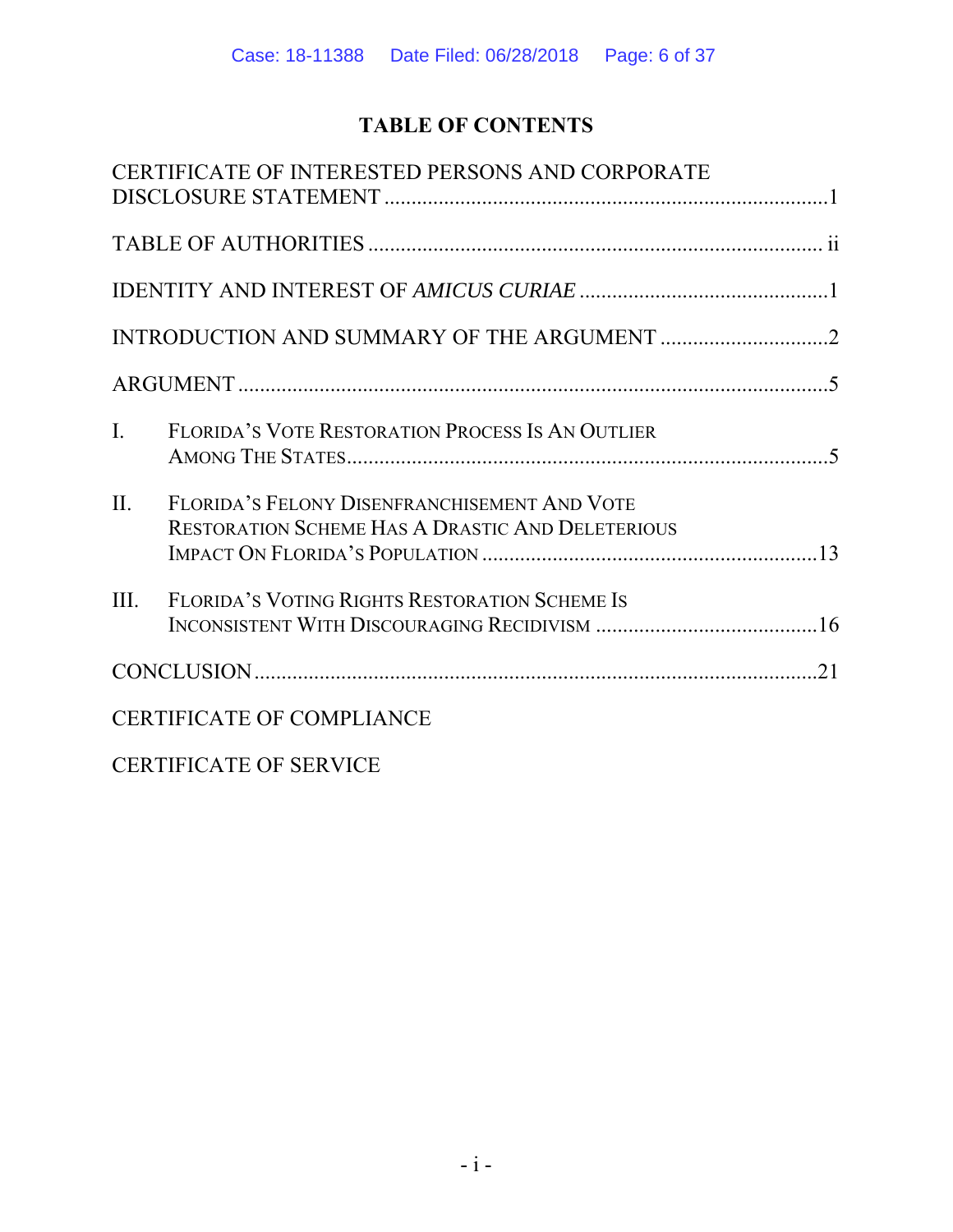# **TABLE OF AUTHORITIES**

## **CASES**

| Cotton v. Fordice,                           |
|----------------------------------------------|
| Hand v. Scott,                               |
| Kramer v. Union Free School District No. 15, |
| Trop v. Dulles,                              |
| Wesberry v. Sanders,                         |
| STATUTES, REGULATIONS, AND RULES             |
| Ala. Code                                    |
|                                              |
| Ariz. Rev. Stat. Ann.                        |
|                                              |
|                                              |
| Conn. Gen. Stat.                             |
| Del. Code Ann. tit. 15,                      |

| $\mathbf{C}_1$ . $\mathbf{C}_2$ . The $\mathbf{C}_3$ . |  |
|--------------------------------------------------------|--|
|                                                        |  |
|                                                        |  |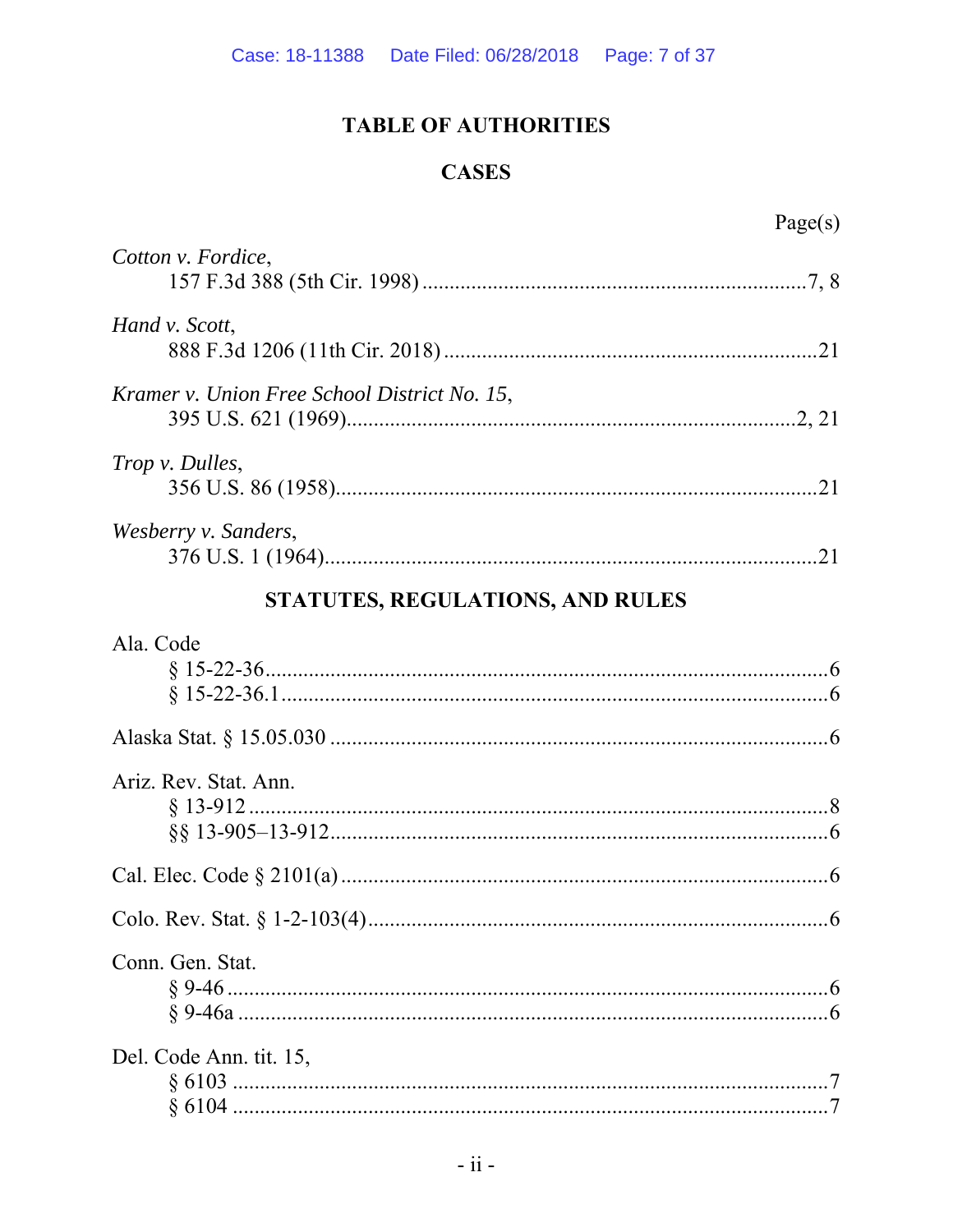| Ind. Code            |
|----------------------|
| Kan. Stat. Ann.      |
|                      |
|                      |
|                      |
|                      |
|                      |
|                      |
| N.H. Rev. Stat. Ann. |
| N.J. Stat. Ann.      |
|                      |
|                      |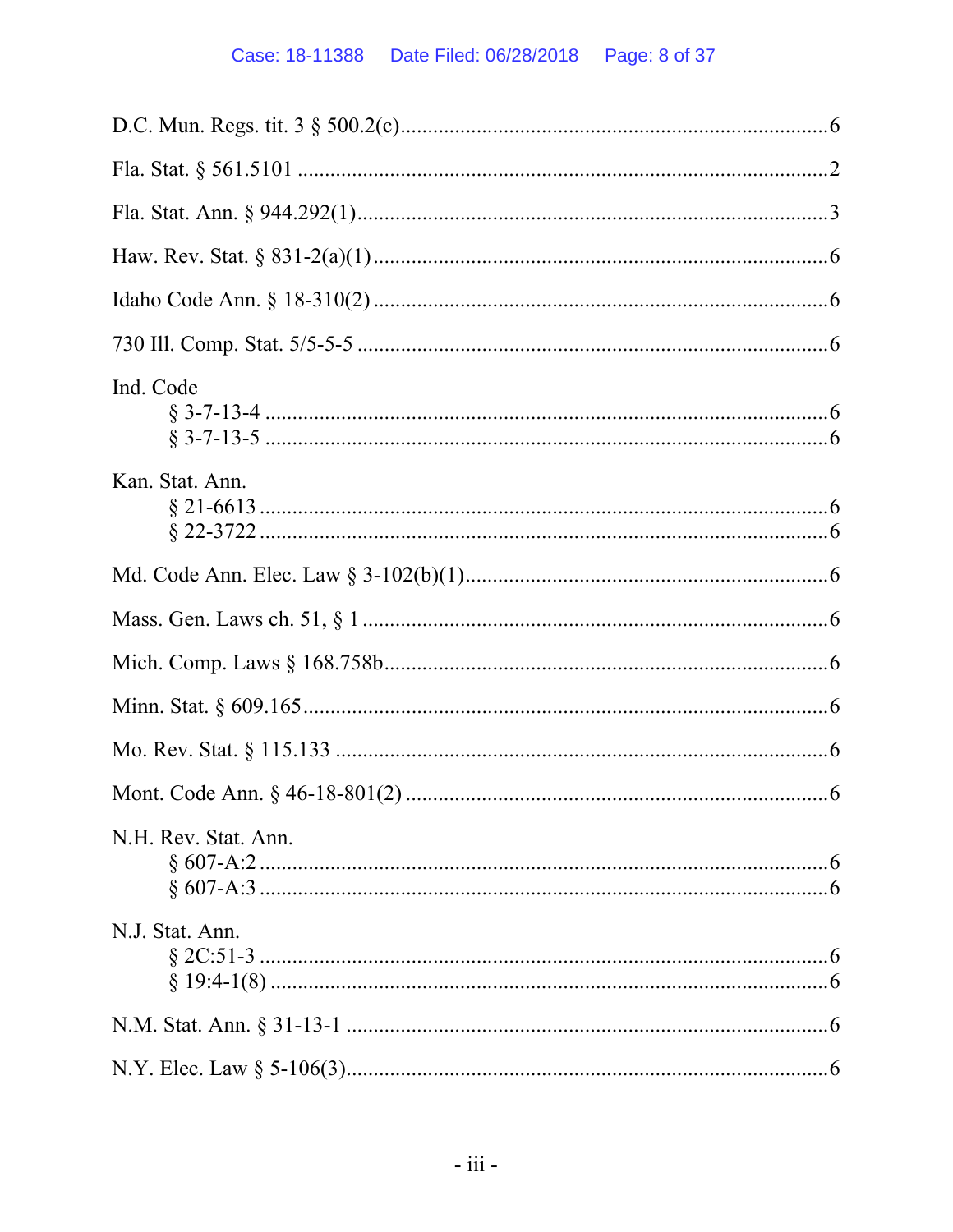| N.C. Gen. Stat. Ann.                                             |
|------------------------------------------------------------------|
|                                                                  |
|                                                                  |
| N.D. Cent. Code Ann.                                             |
|                                                                  |
|                                                                  |
|                                                                  |
| Nev. Rev. Stat. § 213.157 as amended by 2017 Nevada Laws Ch. 362 |
|                                                                  |
|                                                                  |
|                                                                  |
|                                                                  |
|                                                                  |
| 25 Pa. Cons. Stat.                                               |
|                                                                  |
|                                                                  |
|                                                                  |
|                                                                  |
|                                                                  |
|                                                                  |
|                                                                  |
|                                                                  |
|                                                                  |
|                                                                  |
|                                                                  |
| Wyo. Stat. Ann. § 7-13-105 (amended by 2018 Wyo. Laws Ch. 108    |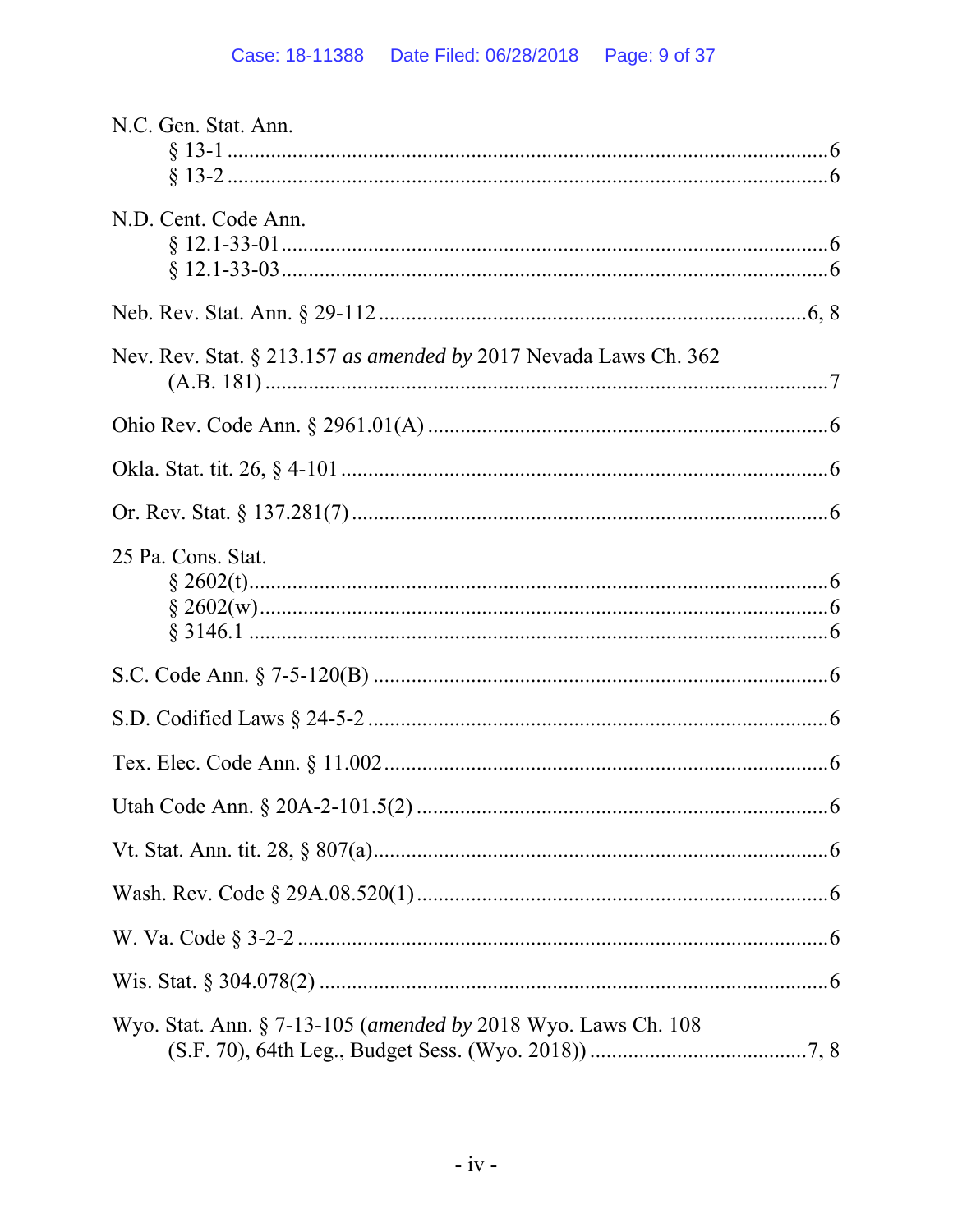| Fla. R. Exec. Clemency |  |
|------------------------|--|
|                        |  |
|                        |  |
|                        |  |
|                        |  |
|                        |  |
|                        |  |
|                        |  |
|                        |  |

# **CONSTITUTIONAL PROVISIONS**

| Fla. Const. art. VI, |
|----------------------|
|                      |
|                      |
| La. Const. art. I,   |
|                      |
|                      |
|                      |
|                      |
|                      |

# **LEGISLATIVE MATERIALS**

|--|--|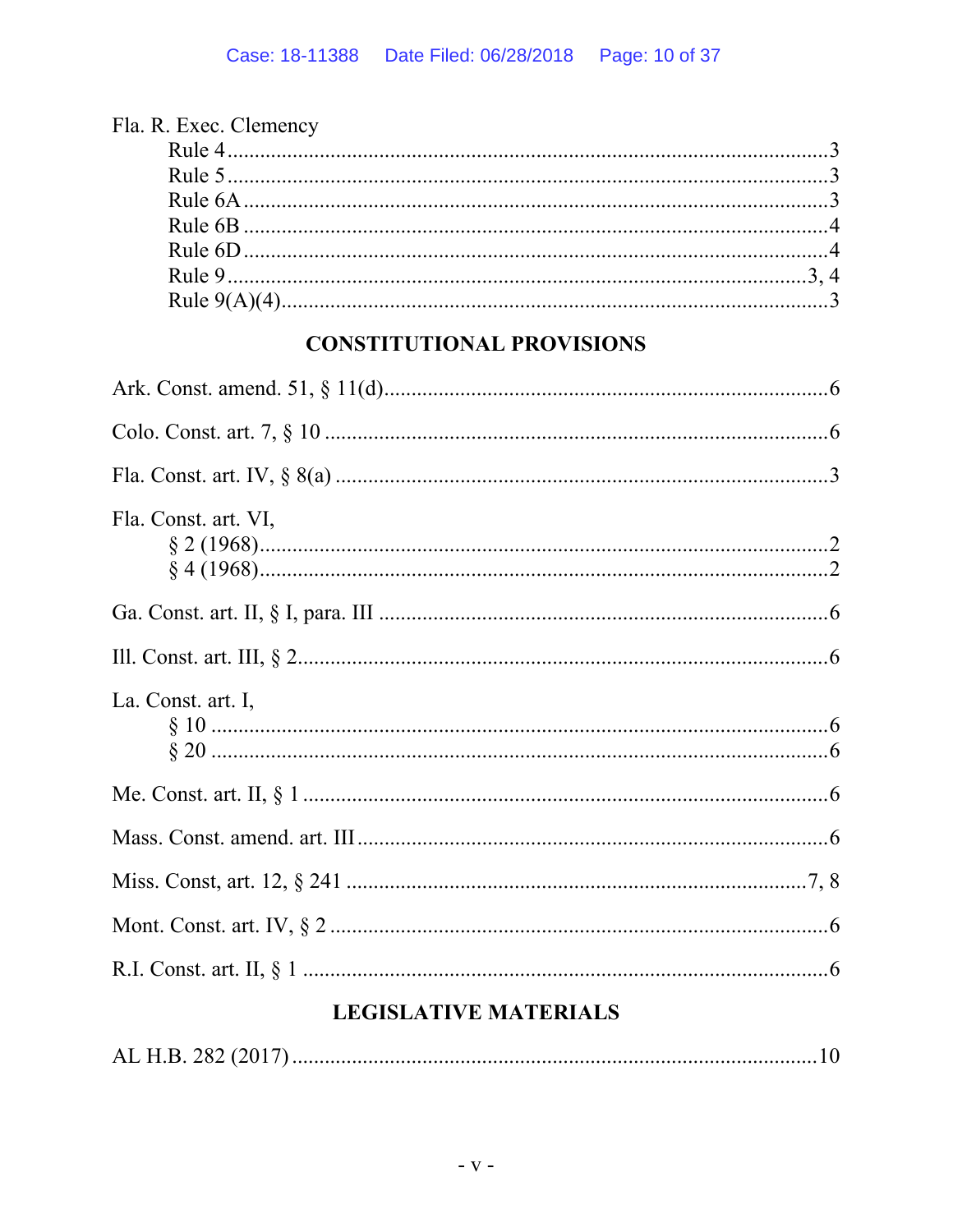# **OTHER AUTHORITIES**

| ACLU, Felony Disenfranchisement Laws (Map), https://www.aclu.<br>org/issues/voting-rights/voter-restoration/felony-                                                                                                                       |
|-------------------------------------------------------------------------------------------------------------------------------------------------------------------------------------------------------------------------------------------|
| Berman, Ari, Florida Will Vote on Restoring Voting Rights to 1.5.<br>Million Ex-Felons, Mother Jones (Jan. 23, 2018, 11:56 AM),<br>https://www.motherjones.com/politics/2018/01/florida-will-                                             |
| Brennan Center for Justice, Voting Rights Restoration Efforts in<br>Virginia (Apr. 20, 2018), https://www.brennancenter.org/                                                                                                              |
| Chung, Jean, Felony Disenfranchisement: A Primer, Sent'g Project<br>(May 10, 2016), https://www.sentencingproject.org/                                                                                                                    |
| DeChalus, Camila, <i>In Virginia</i> , <i>Ex-Felons Find Empowerment in the</i><br>Voting Booth, CNN (Nov. 5, 2016, 5:18 PM), goo.gl/78qr2E19                                                                                             |
| Epps, Garrett, The 'Slave Power' Behind Florida's Felon<br>Disenfranchisement, The Atlantic (Feb. 4, 2018),<br>https://www.theatlantic.com/politics/archive/2018/02/the-slave-<br>power-behind-floridas-felon-disenfranchisement/552269/4 |
| Ford, Matt, Restoring Voting Rights for Felons in Maryland, The<br>Atlantic (Feb. 9, 2016), https://www.theatlantic.com/politics/<br>9                                                                                                    |
| Fortin, Jacey, Can Felons Vote? It Depends on the State, N.Y. Times<br>(Apr. 21, 2018), https://www.nytimes.com/2018/04/21/                                                                                                               |
| Goodnough, Abby, In a Break from the Past, Florida Will Let Felons                                                                                                                                                                        |
| Hamilton-Smith, Guy Padraic & Matt Vogel, The Violence of<br>Voicelessness: The Impact of Felony Disenfranchisement on                                                                                                                    |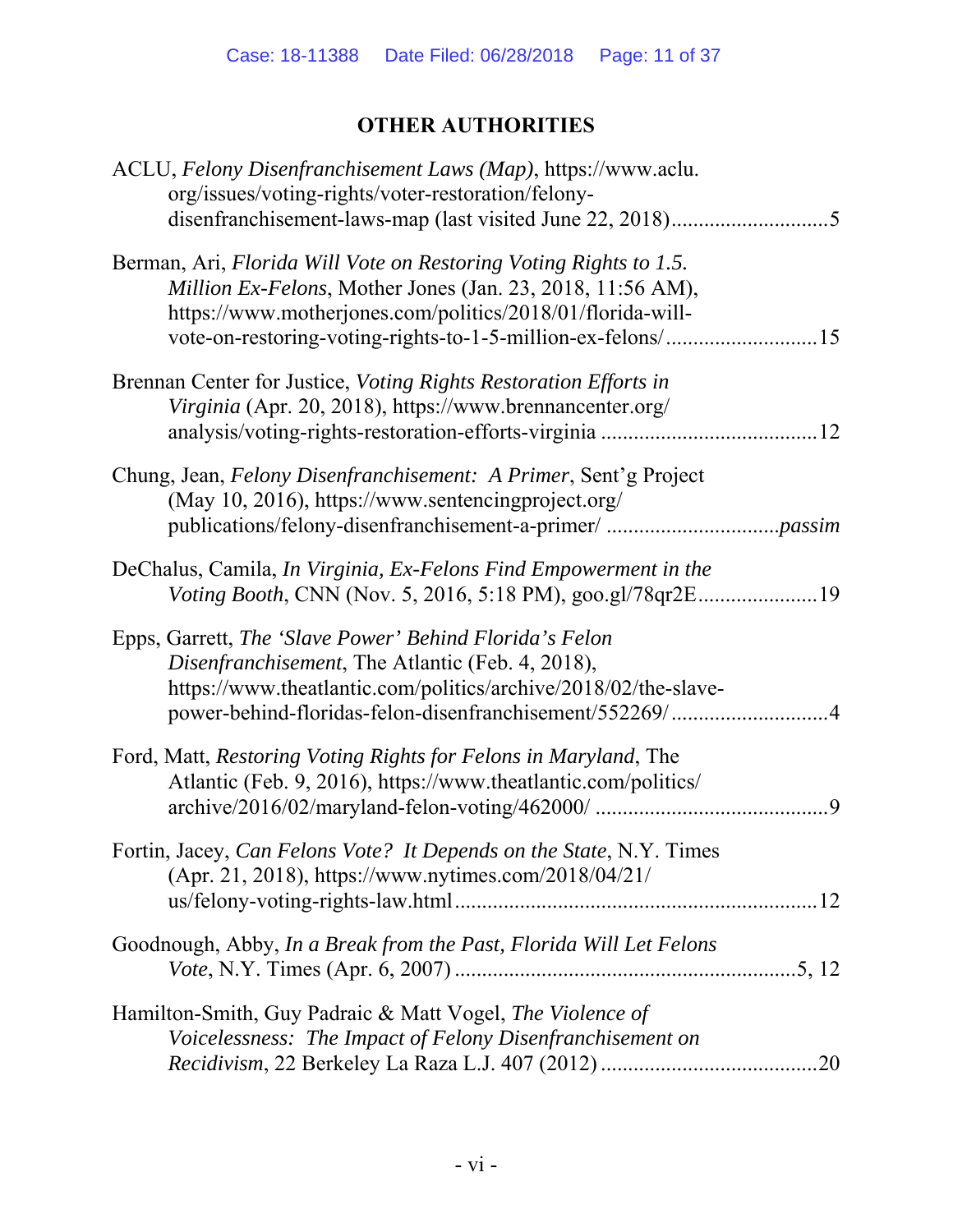| LaRose, Greg, Ex-Felons Have Voting Rights Restored by Louisiana                                                                                                                                                                                        |  |
|---------------------------------------------------------------------------------------------------------------------------------------------------------------------------------------------------------------------------------------------------------|--|
| Lerner, Kira, Push to Restore Voting Rights of Florida's Ex-Felons<br>Already Has Bipartisan Support, Think Progress (Jan. 25, 2018,<br>3:57 PM), https://thinkprogress.org/florida-felon-vote-                                                         |  |
| Levine, Sam, In Virginia, Ex-Felons Voted for the First Time After<br>Regaining Their Rights, Huffpost (Nov. 7, 2017, 9:59 PM),                                                                                                                         |  |
| Opinion of the Attorney General, No. 2009-00210, 2009 WL 2517257                                                                                                                                                                                        |  |
| Porter, Nicole, Sentencing Project Expanding the Vote: State Felony<br>Disenfranchisement Reform 1997-2010 (2010), https://www.<br>sentencingproject.org/wp-content/uploads/2016/01/Expanding-<br>the-Vote-State-Felony-Disenfranchisement-Reform-1997- |  |
| The Sentencing Project, Disenfranchisement News: Louisiana<br>Expands Voting Rights to People on Probation and Parole,<br>Sent'g Project (May 24, 2018), https://www.sentencingproject.                                                                 |  |
| The Sentencing Project, Fact Sheet: Felony Disenfranchisement (Apr.<br>28, 2014) https://www.sentencingproject.org/publications/                                                                                                                        |  |
| The Sentencing Project, Maryland Legislature Expands Voting Rights<br>for People with Felony Convictions (Feb. 9, 2016),<br>https://www.sentencingproject.org/news/maryland-legislature-                                                                |  |
| Stockman, Farah, They Served Their Time. Now They're Fighting for<br>Other Ex-Felons, N.Y. Times (May 11, 2018), https://www.                                                                                                                           |  |
| Uggen, Christopher & Jeff Manza, Voting and Subsequent Crime and<br>Arrest: Evidence from a Community Sample, 36 Colum. Hum.                                                                                                                            |  |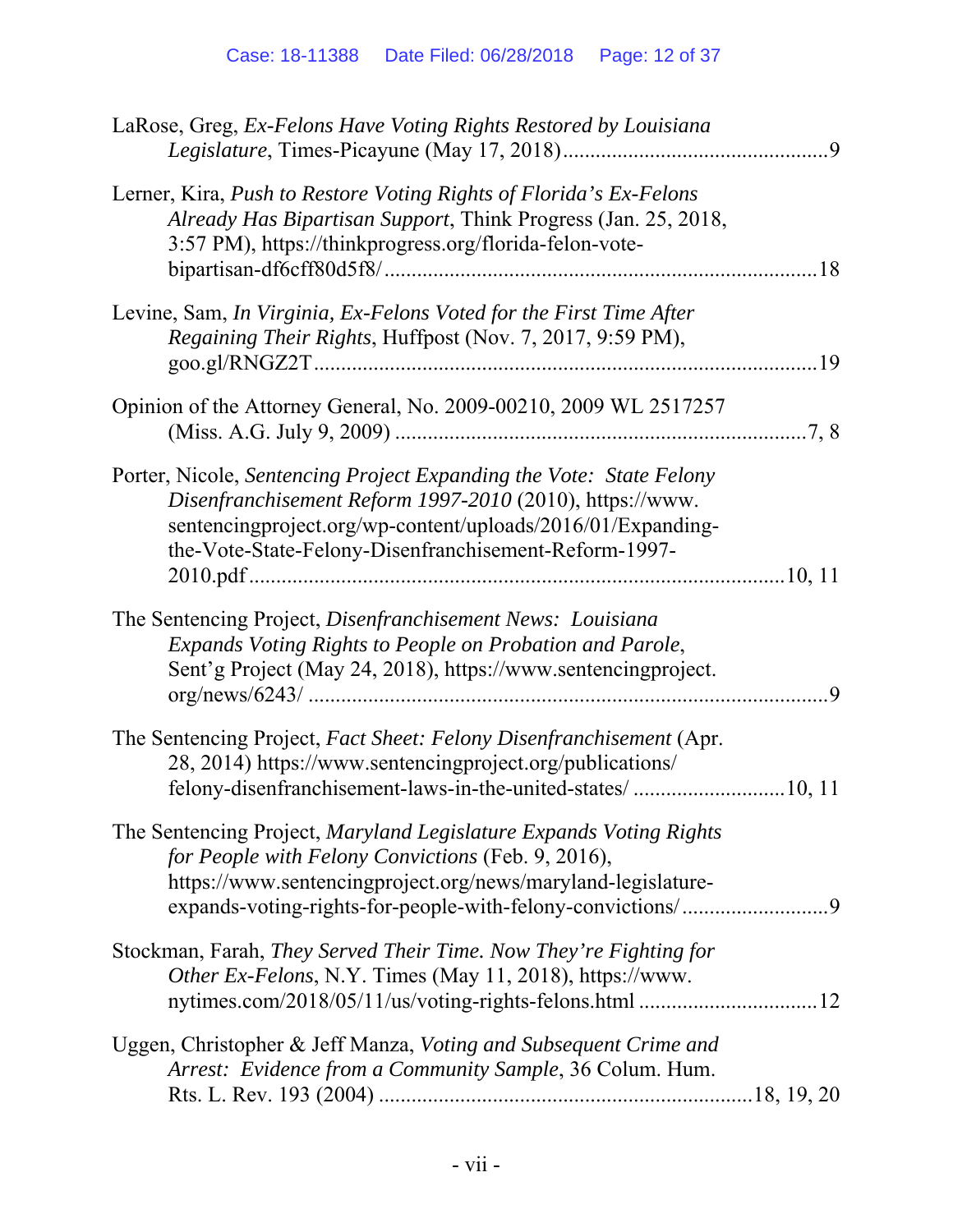| .20 |
|-----|
|     |
|     |
|     |
|     |
| 20  |
|     |
|     |
|     |
|     |
|     |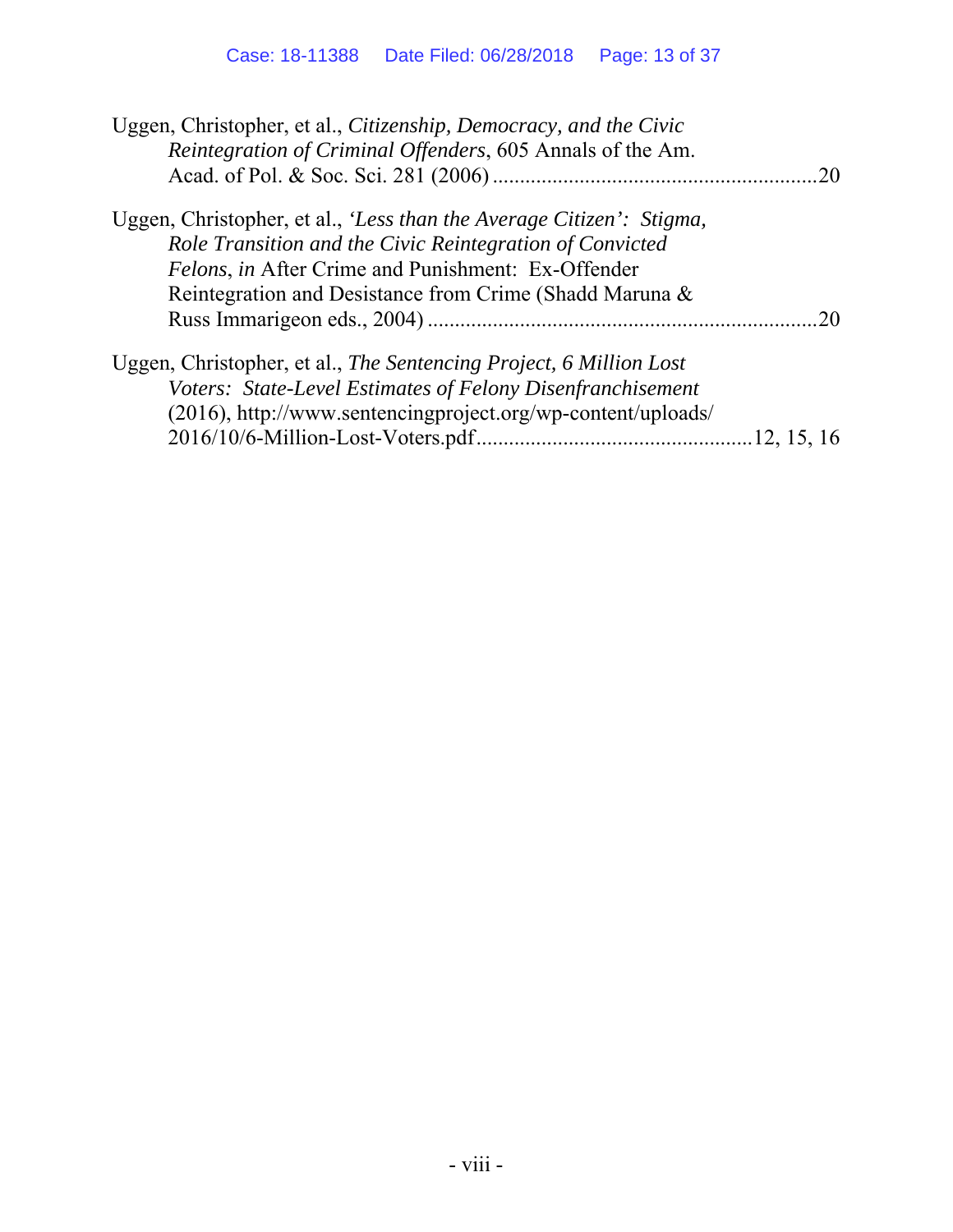#### **IDENTITY AND INTEREST OF** *AMICUS CURIAE*<sup>1</sup>

The Sentencing Project is a national nonprofit organization established in 1986 to engage in public policy research and education on criminal justice reform. The Sentencing Project is dedicated to promoting rational and effective public policy on issues of crime and justice. Through research, education, and advocacy, the organization analyzes the effects of sentencing and incarceration policies, including on their impact on the reintegration of those convicted of a crime into civil society. The Sentencing Project also frequently participates as amicus in court cases relating to sentencing and criminal justice issues.

The Sentencing Project has produced widely cited scholarship on the levels of the disenfranchisement of people convicted of a felony across the states and the prevalence and impact of felony disenfranchisement laws in the United States. Because Florida has the highest rate of felony disenfranchisement in the United States, due primarily to the Sentencing Project's research and work, it has a unique perspective to bring to bear on the issues in this case.

-

<sup>1</sup> Pursuant to Federal Rule of Appellate Procedure 29, amici state that no party or party's counsel authored this brief in whole or in part. Amici further state that no party, party's counsel, or any other person other than amici and amici's counsel contributed money that was intended to fund preparing or submitting this brief. All parties have consented to the filing of this brief.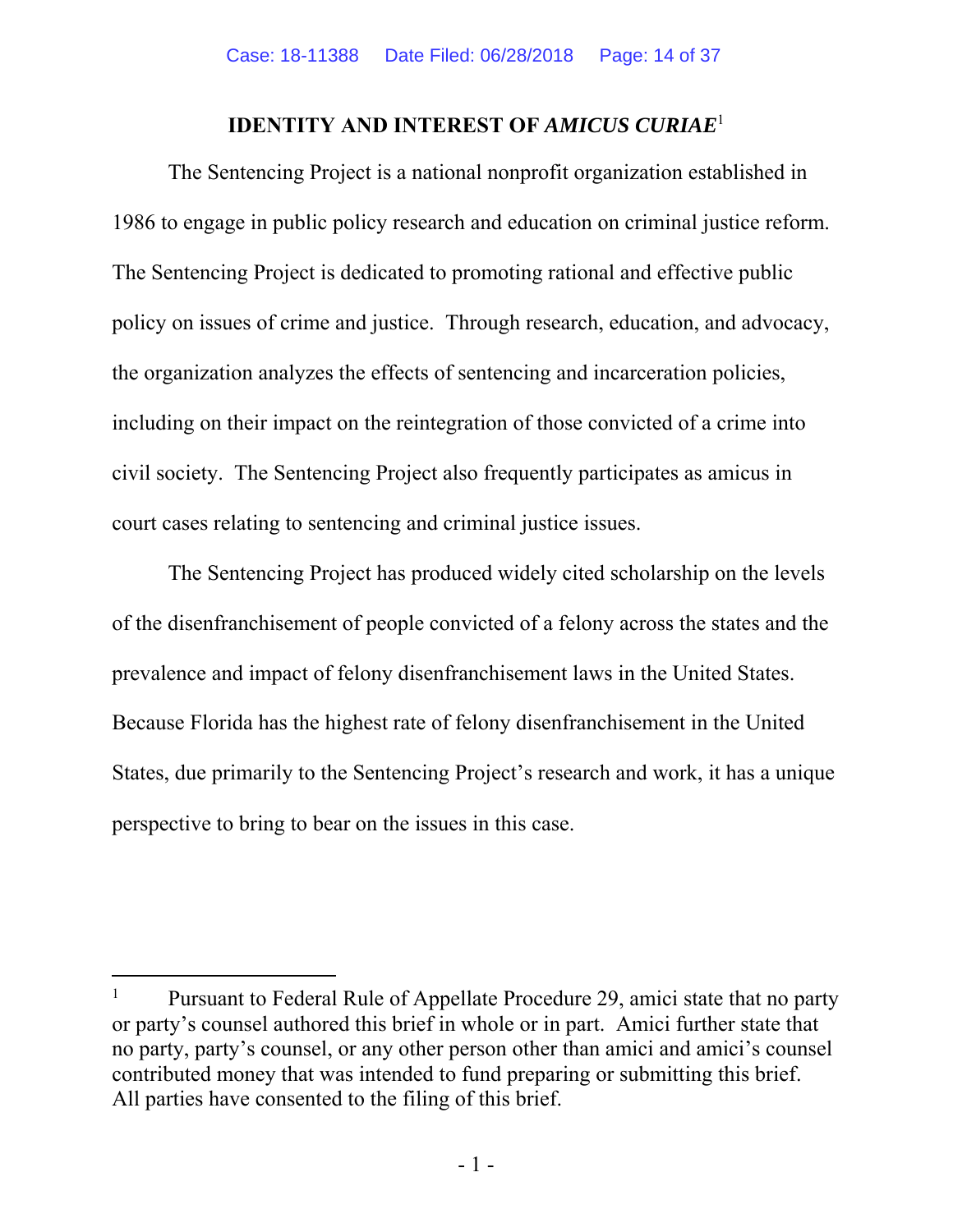#### **INTRODUCTION AND SUMMARY OF THE ARGUMENT**

"[S]tatutes distributing the franchise constitute the foundation of our representative society."2 Florida denies more than ten percent of its citizens the opportunity to participate in representative society by disenfranchising all citizens for life upon a felony conviction and constructing a vote restoration scheme for restoring the franchise that imposes significant and systemic burdens on its citizens. Indeed, Florida "leads" in every conceivable ranking related to disenfranchisement. Florida has the highest percentage of disenfranchised citizens in the Nation (over ten percent), more people are disenfranchised in Florida than any other state, and of those who have been convicted of a felony and completed all aspects of their post-conviction punishment, a stunning 48 percent of people who remain disenfranchised nationally reside in Florida.

In Florida, it is a felony to intentionally sell malt beverages without first allowing such beverages to come "to rest at the licensed premises of an alcoholic beverage wholesaler in this state before being sold to a vendor by the wholesaler." Fla. Stat. § 561.5101. A Florida citizen convicted (or who pleads guilty) of this, or any of the 532 other felonies under Florida law, loses their right to vote forever, even if they never spend a day in prison, unless their rights are restored. Fla. Const. art. VI, §§ 2, 4 (1968).

 $\overline{a}$ 

<sup>2</sup> *Kramer v. Union Free Sch. Dist. No. 15*, 395 U.S. 621, 626 (1969).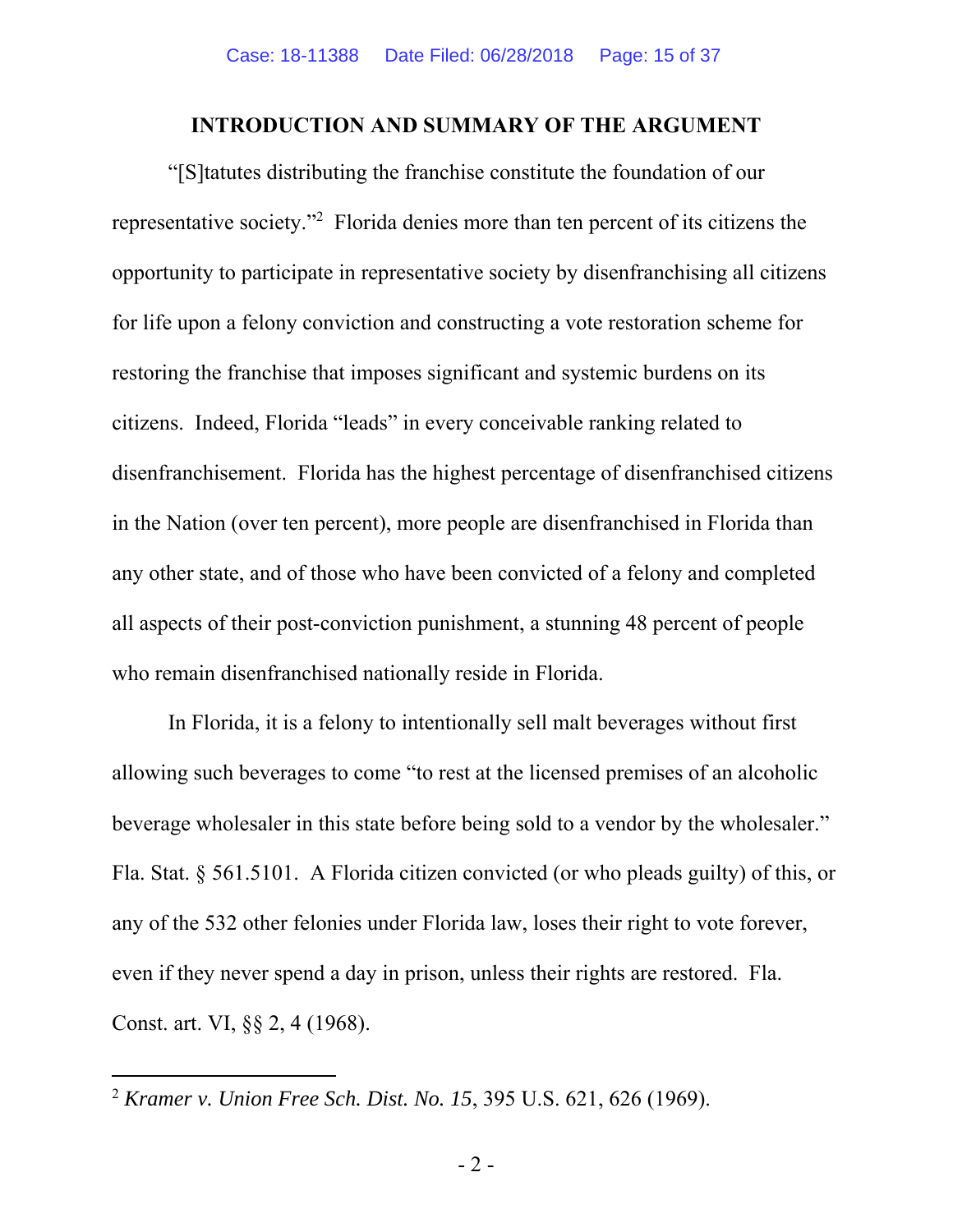#### Case: 18-11388 Date Filed: 06/28/2018 Page: 16 of 37

Although Florida has enacted a vote restoration scheme, that scheme itself violates the Constitution. Florida's Constitution permits the Governor, with the approval of at least two other members of Florida's Executive Clemency Board, to restore civil rights, including the right to vote. Fla. Const. art. IV, § 8(a); Fla. Stat. Ann. § 944.292(1). Florida's Governor "has the unfettered discretion to deny clemency at any time, for any reason." Fla. R. Exec. Clemency 4.

While the Governor's discretion is unbounded, under the current set of rules, there are ample procedural hurdles merely to seek restoration. After release from prison, completion of multiple post-sentence requirements, and endurance of a five or seven-year waiting period (depending on the severity of the offense), *see* Fla. R. Exec. Clemency 9(A)(4), citizens may petition Florida's Office of Executive Clemency for the reinstatement of their civil rights, including the right to vote, serve on a jury, and run for office. Fla. R. Exec. Clemency 5. If an individual gets *arrested* for a misdemeanor or a felony during the waiting period, they must wait another five or seven-year period before they may seek to have their right to vote restored. Fla. R. Exec. Clemency 9.

After expiration of the waiting period, "[p]ersons seeking restoration" of their right to vote "must submit an application." Fla. R. Exec. Clemency 6A. Florida requires "supporting documents" to accompany the application. These include certified copies of (1) the initial charging instrument; (2) the judgment; and

- 3 -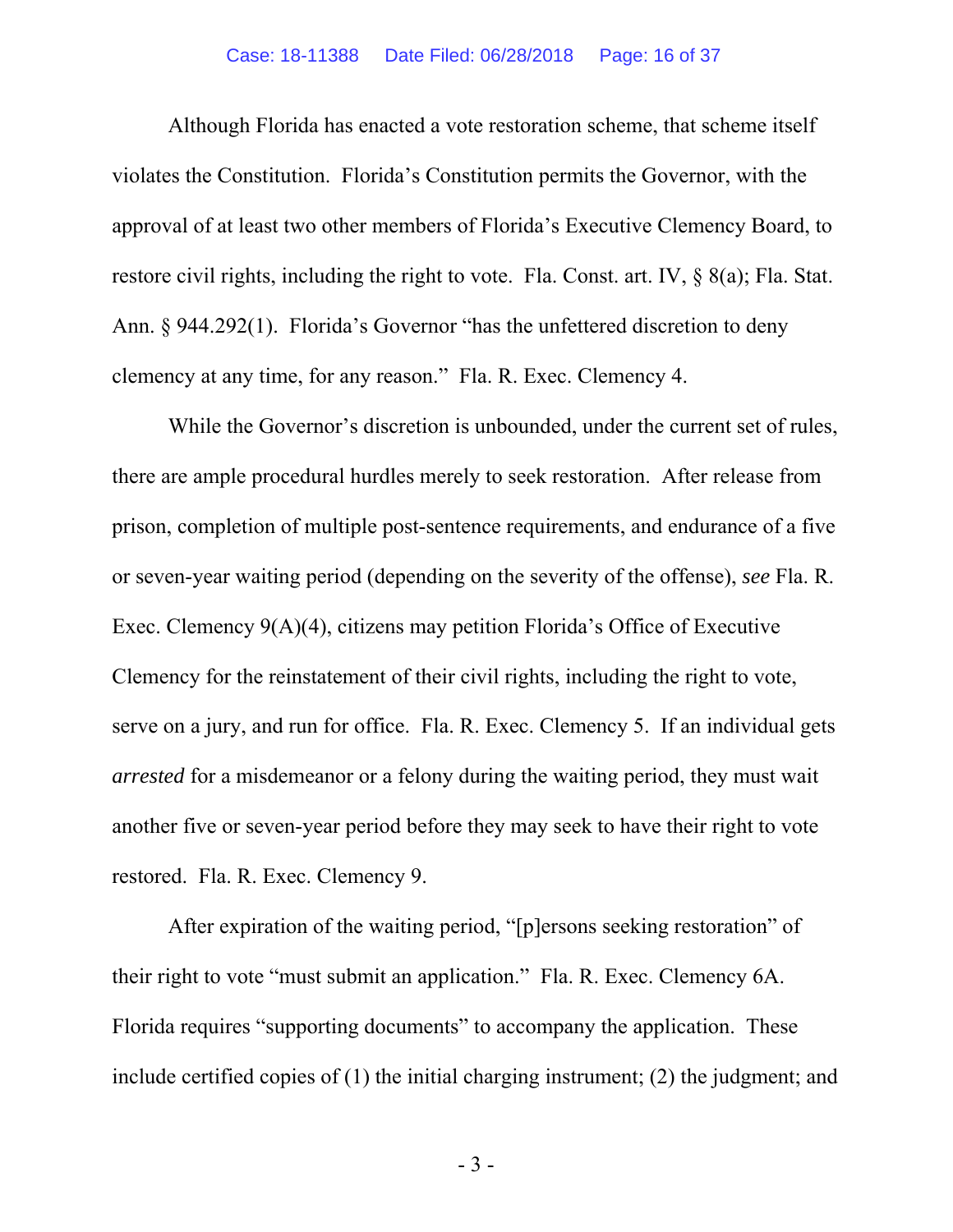#### Case: 18-11388 Date Filed: 06/28/2018 Page: 17 of 37

(3) the sentence, for all relevant convictions. Fla. R. Exec. Clemency 6B. Applications that fail to comply with these requirements will be returned "without further consideration." Fla. R. Exec. Clemency 6D. After conclusion of the Parole Commission's investigation, depending on the severity of the offense, the Board either makes its determination, or holds a hearing. Only those who had previously been convicted of more serious offenses are given the opportunity to be heard. Fla. R. Exec. Clemency 9.

The constitutionality of Florida's scheme to arbitrate which of its disenfranchised citizens may have their right to vote restored—and not its disenfranchisement of those incarcerated after a felony conviction—is the subject of this appeal. For the reasons ably set forth in Respondents' brief, the Sentencing Project believes that Florida's vote restoration scheme violates the First and Fourteenth Amendments.

This brief focuses on how Florida's felony disenfranchisement law and vote restoration scheme is an outlier among the vast majority of states and is responsible for Florida's status as, in the words of a recent publication, the Nation's "undisputed dis[en]franchisement champion."<sup>3</sup>

-

<sup>3</sup> Garrett Epps, *The 'Slave Power' Behind Florida's Felon Disenfranchisement*, The Atlantic (Feb. 4, 2018), https://www.theatlantic.com/politics/archive/ 2018/02/the-slave-power-behind-floridas-felon-disenfranchisement/552269/.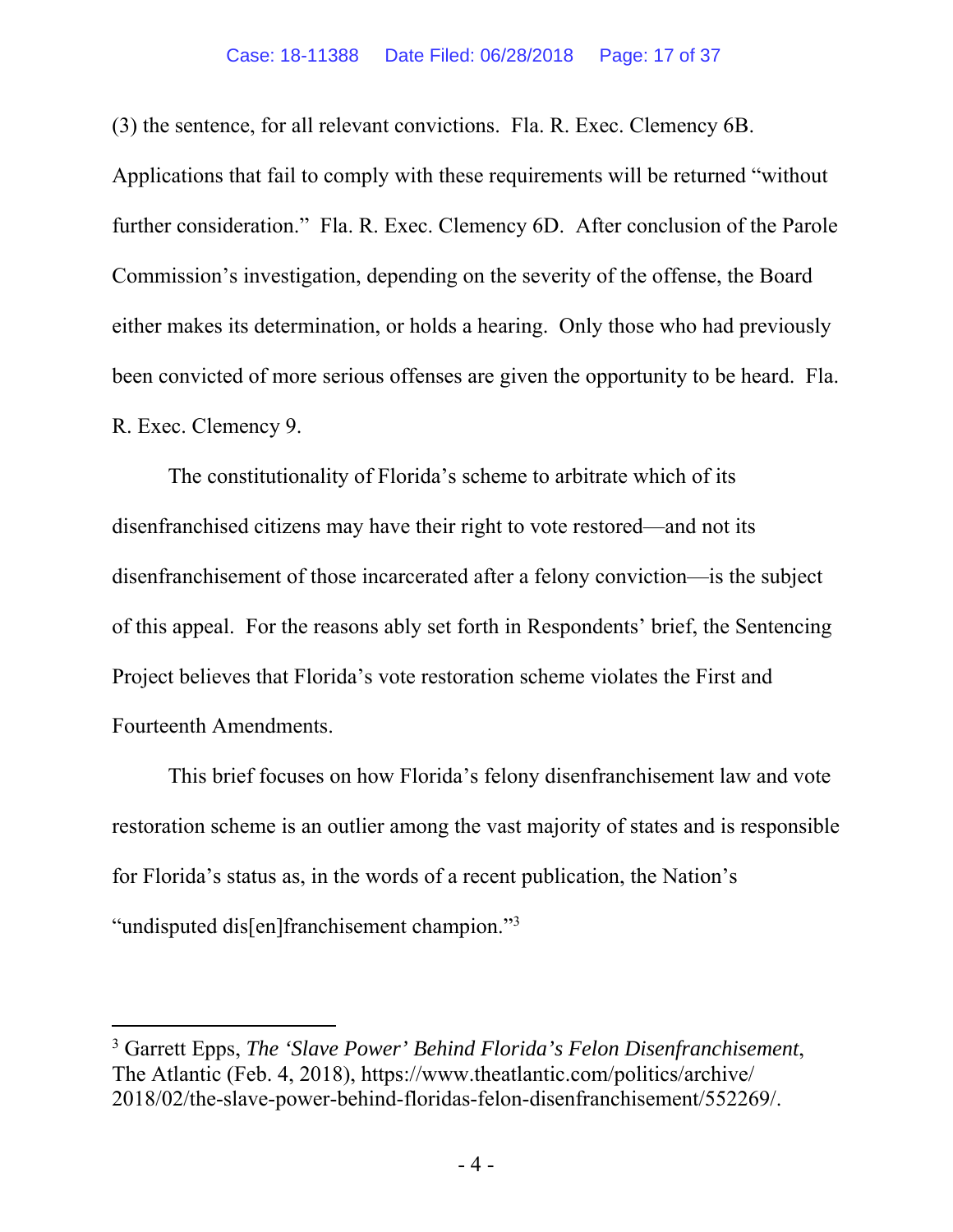It is likewise clear that Defendants and their amici cannot justify Florida's outlier status. They halfheartedly argue that disenfranchisement enhances public safety by discouraging recidivism. Tellingly, they marshal no evidence in support of this claim beyond an easily debunked comparison between two groups of vastly different size, demographics, and risk profile. In reality, empirically sound studies confirm what logic and common sense suggest: the restoration of civil rights, including the right to vote, facilitate reintegration into civil society, thereby discouraging recidivism.

#### **ARGUMENT**

### **I. FLORIDA'S VOTE RESTORATION PROCESS IS AN OUTLIER AMONG THE STATES**

Florida's vote restoration scheme is a true outlier among the States. Today, along with Florida, only two other states—Kentucky and Virginia—remain in what former Florida Governor Crist deemed the "offensive minority"<sup>4</sup> of states that, pursuant to their state constitutions, permanently disenfranchise all citizens who have been convicted of a felony, subject to a discretionary rights restoration process.<sup>5</sup> In contrast, thirty-six states and the District of Columbia automatically

-

<sup>4</sup> Abby Goodnough, *In a Break from the Past, Florida Will Let Felons Vote*, N.Y. Times (Apr. 6, 2007), https://www.nytimes.com/2007/04/06/us/06florida.html.

<sup>5</sup> ACLU, *Felony Disenfranchisement Laws (Map)*, https://www.aclu.org/ issues/voting-rights/voter-restoration/felony-disenfranchisement-laws-map (last visited June 22, 2018). Iowa also permanently disenfranchises individuals with felonies, but is not constitutionally required to do so. *Id*.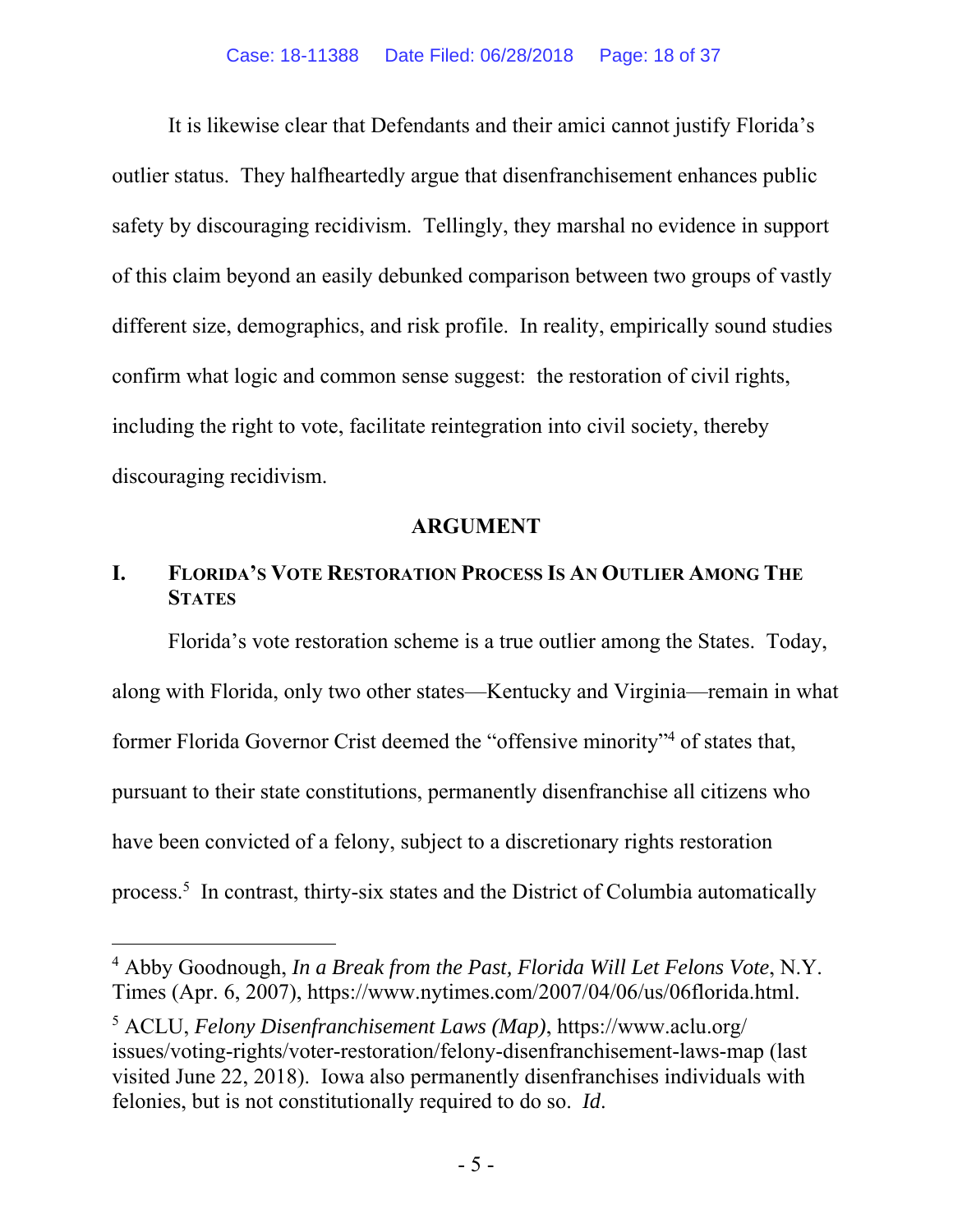restore the voting rights of persons with felony convictions (two other states never disenfranchise at all) following completion of a specified period of supervision.<sup>6</sup> Several additional states have non-arbitrary schemes for restoring the right to vote to some categories of citizens with felony convictions.7

 $\overline{a}$ 

7 Ala. Code §§ 15-22-36, 15-22-36.1 (non-discretionary executive restoration for certain felony convictions upon satisfaction of objective criteria, but permanent disenfranchisement for murder, treason and various sex offenses); Ariz. Rev. Stat. Ann. §§ 13-905–13-912 (discretionary judicial restoration for individuals with two or more felony convictions, but automatic restoration for first-time offenders); Del.

<sup>&</sup>lt;sup>6</sup> Maine and Vermont do not disenfranchise persons with felony convictions, even while they are incarcerated. Me. Const. art. II, § 1; Vt. Stat. Ann. tit. 28, § 807(a); Jean Chung, *Felony Disenfranchisement: A Primer*, Sent'g Project (May 10, 2016), https://www.sentencingproject.org/publications/felony-disenfranchisementa-primer/. There are four categories of automatic restoration schemes: (1) D.C. Mun. Regs. tit. 3 § 500.2(c); Haw. Rev. Stat. § 831-2(a)(1); Ill. Const. art. III, § 2; 730 Ill. Comp. Stat. 5/5-5-5; Ind. Code §§ 3-7-13-4, 3-7-13-5; Md. Code Ann. Elec. Law § 3-102(b)(1); Mass. Const. amend. art. III; Mass. Gen. Laws ch. 51, § 1; Mich. Comp. Laws § 168.758b; Mont. Const. art. IV, § 2; Mont. Code Ann. § 46-18-801(2); N.H. Rev. Stat. Ann. §§ 607-A:2, 607-A:3; N.D. Cent. Code Ann. §§ 12.1-33-01, 12.1-33-03; Ohio Rev. Code Ann. § 2961.01(A); Or. Rev. Stat. § 137.281(7); 25 Pa. Cons. Stat. §§ 2602(t), 2602(w), 3146.1; R.I. Const. art. II, § 1; Utah Code Ann. § 20A-2-101.5(2) (automatic restoration upon release from incarceration); (2) Cal. Elec. Code § 2101(a); Colo. Const. art. 7, § 10; Colo. Rev. Stat. § 1-2-103(4); Conn. Gen. Stat. §§ 9-46, 9-46a; N.Y. Elec. Law § 5-106(3) (automatic restoration after completion of parole, but prior to the end of probation); (3) Alaska Stat. § 15.05.030; Ark. Const. amend. 51, § 11(d); Ga. Const. art. II, § I, para. III; Idaho Code Ann. § 18-310(2); Kan. Stat. Ann. §§ 21-6613, 22-3722; La. Const. art. I, §§ 10, 20; Minn. Stat. § 609.165; Mo. Rev. Stat. § 115.133; N.J. Stat. Ann. §§ 2C:51-3, 19:4-1(8); N.M. Stat. Ann. § 31-13-1; N.C. Gen. Stat. Ann. §§ 13-1, 13-2; Okla. Stat. tit. 26, § 4-101; S.C. Code Ann. § 7-5-120(B); S.D. Codified Laws § 24-5-2; Tex. Elec. Code Ann. § 11.002; Wash. Rev. Code § 29A.08.520(1); W. Va. Code § 3-2-2; Wis. Stat. § 304.078(2) (automatic restoration following completion of parole and probation); and (4) Neb. Rev. Stat. Ann. § 29-112 (automatic restoration two years after completion of sentence).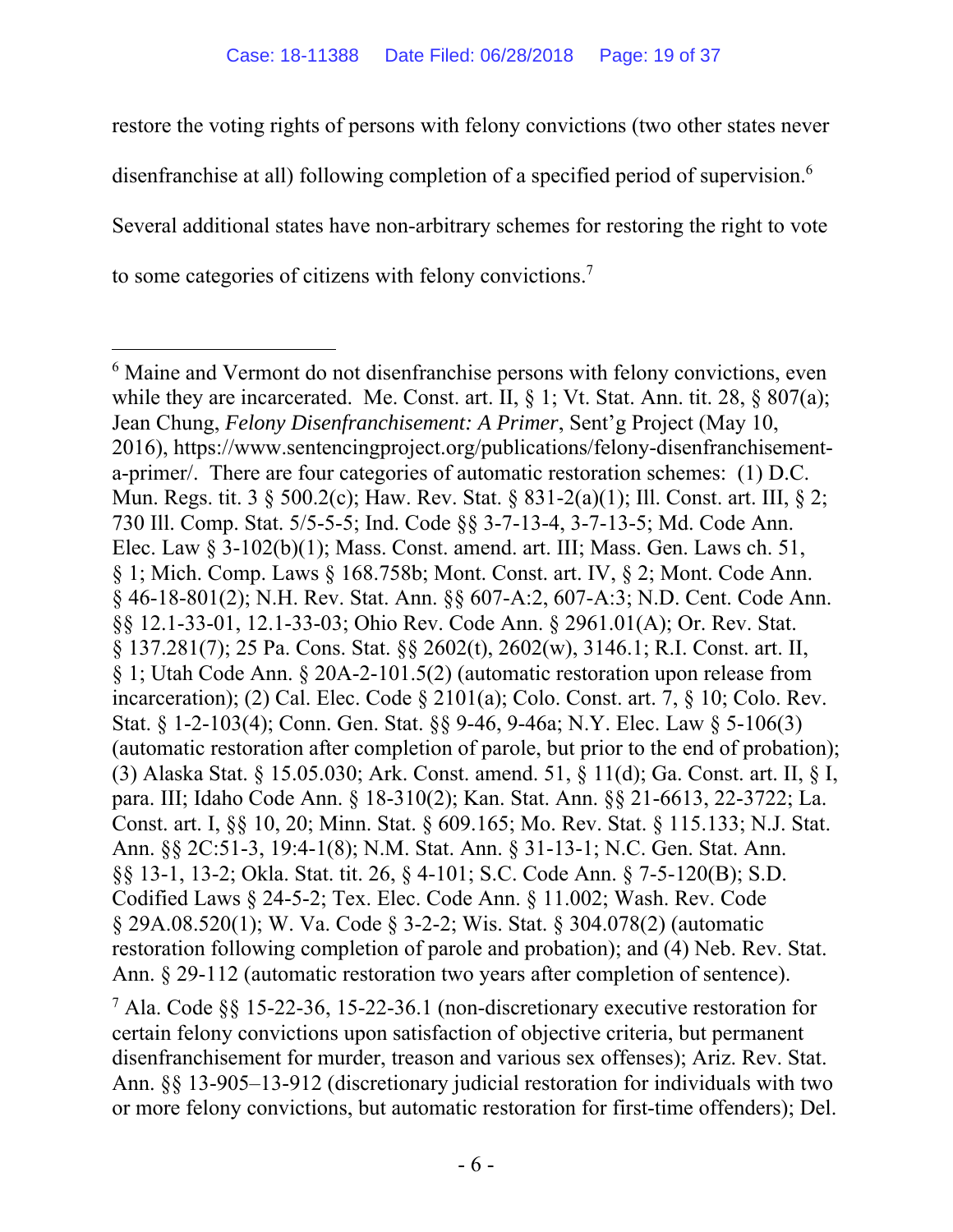Florida's amici attempt to obfuscate these facts to make Florida's regime appear more palatable. Their attempt to do so is unavailing. First, amici refer on multiple occasions to "the 48 states" that disenfranchise incarcerated individuals after a felony conviction.<sup>8</sup> But this number is irrelevant. This case is not a challenge to Florida's decision to disenfranchise those convicted of a felony while incarcerated. Rather, this case challenges the constitutionality of the process by which Florida decides whether the right to vote can be restored.

Second, amici dramatically overstate the number of states with vote restoration schemes like the one currently in place in Florida. According to the state, Florida is merely one of 11 that restores the right to vote "by petition only."

-

Code Ann. tit. 15, §§ 6103, 6104 (automatic restoration except permanent disenfranchisement for certain disqualifying felony convictions); Miss. Const., art. 12, § 241 (listing ten crimes that trigger lifelong disenfranchisement); *Cotton v. Fordice*, 157 F.3d 388 (5th Cir. 1998) (interpreting section 241 of the Mississippi Constitution to include certain felonies not expressly listed); *see also*, Op. Atty. Gen. No. 2009-00210, 2009 WL 2517257 (Miss. A.G. July 9, 2009) (interpreting section 241 in light of *Cotton* to mean 22 felonies currently trigger lifelong disenfranchisement in Mississippi). Nev. Rev. Stat. § 213.157 *as amended by*  2017 Nevada Laws Ch. 362 (A.B. 181) (discretionary judicial restoration for individuals with multiple felony convictions, if previously convicted for more serious, violent offenses and/or two or more offenses; otherwise, automatic restoration immediately upon release or following two-year waiting period for Category B felonies); Wyo. Stat. Ann. § 7-13-105 (*amended by* 2018 Wyo. Laws Ch. 108 (S.F. 70), 64th Leg., Budget Sess. (Wyo. 2018)) (discretionary executive restoration for all felony convictions but automatic restoration for non-violent firsttime felony convictions).

8 Br. of Missouri and 7 Other States as *Amici Curiae* Supporting Reversal 2, 5, 6, 8, 17; *see also* Br. of Defendants-Appellants 25.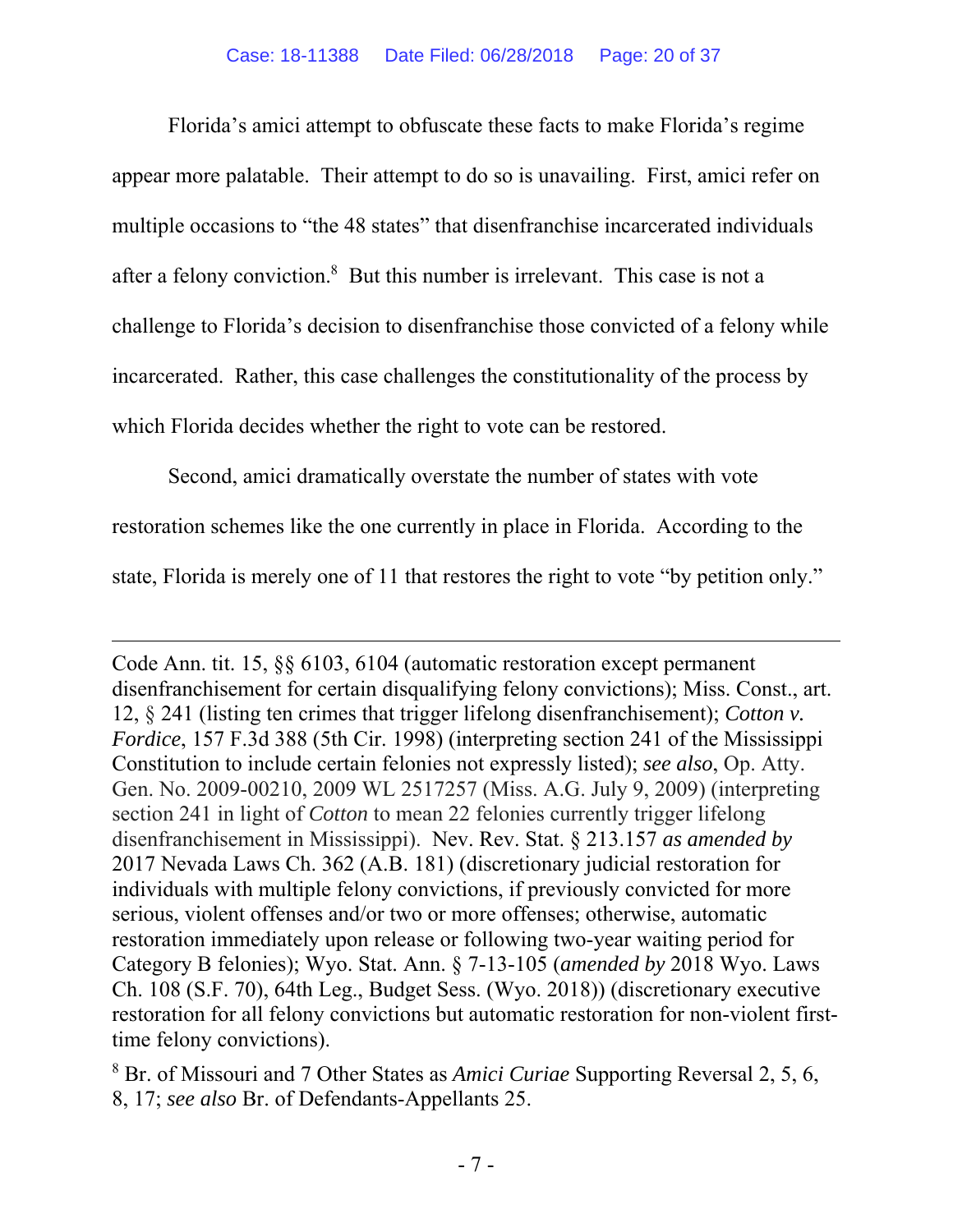States Amicus Br. 7. In fact, of the 11 states listed, Nebraska has automatic vote restoration two years after completion of a sentence,<sup>9</sup> Arizona automatically restores voting rights to first time offenders so long as there are no outstanding financial obligations,  $10$  Wyoming automatically restores voting rights five years after completion of a prison term for first-time, non-violent offenders convicted of a felony after 2016, and Mississippi does not permanently disenfranchise citizens convicted of many felonies.<sup>11</sup>

In any event, the states do not and cannot dispute that the unmistakable trend across the United States has been toward easing the path to restoration of the right to vote. Between 1997 and 2016, 24 states amended their felony disenfranchisement laws, allowing for an estimated 840,000 citizens to regain their voting rights.12 Over the course of the last two decades, eight states have amended

or repealed their lifetime voting ban laws for previously convicted felons; three states have amended or extended the right to vote to individuals on probation or

 $\overline{a}$ 

12 Chung, *supra* note 6.

 $9^9$  Neb. Rev. Stat. Ann. § 29-112.

<sup>10</sup> Ariz. Rev. Stat. Ann. § 13-912.

<sup>11</sup> Wyo. Stat. Ann. § 7-13-105 (*amended by* 2018 Wyo. Laws Ch. 108 (S.F. 70), 64th Leg., Budget Sess. (Wyo. 2018)); Miss. Const. art. 12, § 241 (listing ten crimes that trigger lifelong disenfranchisement); *Fordice*, 157 F.3d 388 (interpreting section 241 of the Mississippi Constitution to include certain felonies not expressly listed); *see also*, Op. Atty. Gen. No. 2009-00210, 2009 WL 2517257 (Miss. A.G. July 9, 2009) (interpreting section 241 in light of *Cotton* to mean 22 felonies currently trigger lifelong disenfranchisement in Mississippi).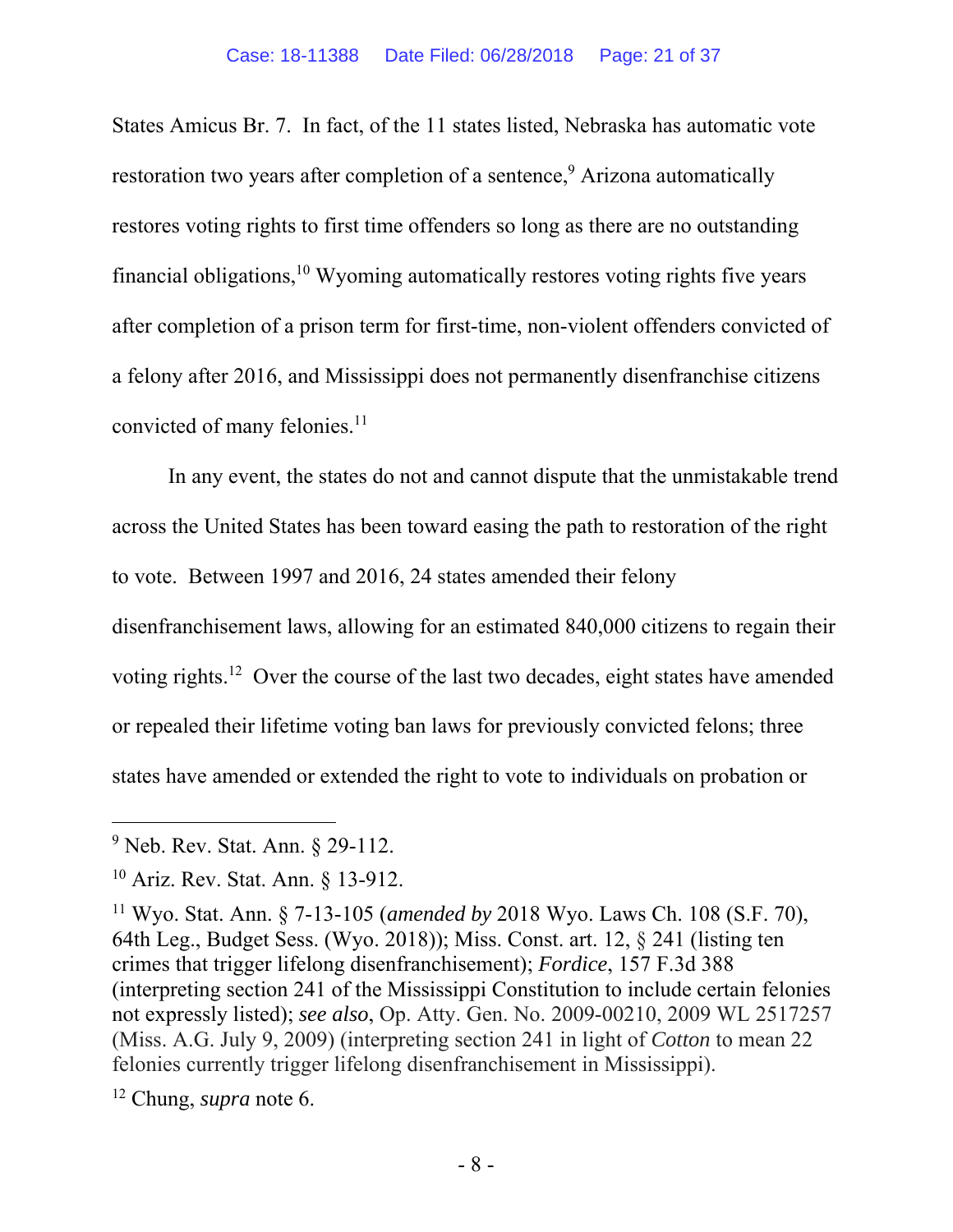parole; and ten states have relaxed, streamlined, or otherwise simplified their rights restoration process after individuals complete their criminal sentence.<sup>13</sup>

Recent state action underscores Florida's outlier status. This year, Louisiana enacted a bill that will automatically restore the right to vote to citizens on probation and parole after a five-year waiting period.14 Louisiana had previously made a key modification in its law in 2008 when it required its Department of Public Safety and Corrections to provide individuals with a notification of their rights to a restoration process.15 In 2016, Maryland began automatically restoring voting rights to individuals immediately upon their release from prison.<sup>16</sup> This policy change allowed an estimated  $40,000$  people to regain the right to vote.<sup>17</sup> Additionally, Alabama enacted the Definition of Moral Turpitude Act in May of

l

16 Matt Ford, *Restoring Voting Rights for Felons in Maryland*, The Atlantic (Feb. 9, 2016), https://www.theatlantic.com/politics/archive/2016/02/maryland-felonvoting/462000/; *Maryland Legislature Expands Voting Rights for People with Felony Convictions*, Sent'g Project (Feb. 9, 2016), https://www. sentencingproject.org/news/maryland-legislature-expands-voting-rights-forpeople-with-felony-convictions/ [hereinafter *Maryland Expands Voting Rights*].

<sup>17</sup> *Maryland Expands Voting Rights*, *supra* note 15.

<sup>13</sup> *Id.*

<sup>14</sup> *Disenfranchisement News: Louisiana Expands Voting Rights to People on Probation and Parole*, Sent'g Project (May 24, 2018), https://www. sentencingproject.org/news/6243/ [hereinafter *Louisiana Expands Voting Rights*]; Greg LaRose, *Ex-Felons Have Voting Rights Restored by Louisiana Legislature*, Times-Picayune (May 17, 2018), https://www.nola.com/politics/index.ssf/ 2018/05/felons\_voting\_rights\_louisiana.html.

<sup>15</sup> Chung, *supra* note 6; *Louisiana Expands Voting Rights*, *supra* note 13*.*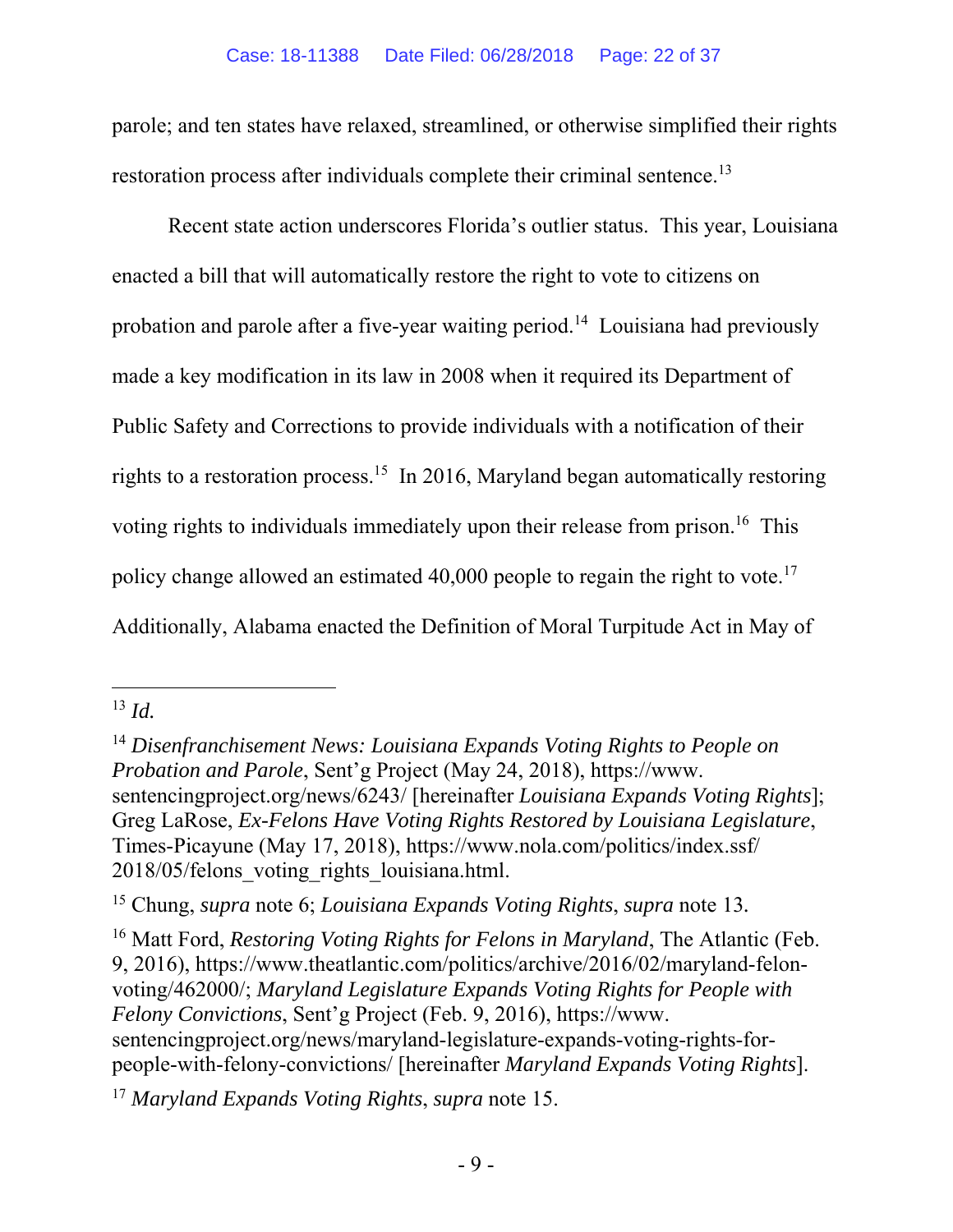2017 (also known as the "Felony Voter Disenfranchisement Act"). While Alabama permanently disenfranchises those who have committed a "felony involving moral turpitude," the state had never supplied its citizens with a definitive list of the types of felonies that constituted "moral turpitude." Thus, there was a lack of clear or consistent guidance on the types of felonies that would disenfranchise individuals. The Definition of Moral Turpitude Act sets forth a list of fewer than 50 crimes that will qualify as a "felony involving moral turpitude." AL H.B. 282 (2017). This followed Alabama's modification of its restoration process by allowing eligible individuals with non-violent offenses to apply for a Certificate of Eligibility to Register to Vote immediately after completing their sentence rather than waiting several years to apply.<sup>18</sup>

Other states have also eased the burdens associated with rights restoration. Tennessee made its voting restoration process more efficient by enacting legislation in 2006 that allowed individuals with felony convictions (except electoral or serious violent offenses) to directly apply to the Board of Probation

 $\overline{a}$ 

<sup>18</sup> Nicole Porter, *Sentencing Project Expanding the Vote: State Felony Disenfranchisement Reform 1997-2010*, at 6 (2010), https://www. sentencingproject.org/wp-content/uploads/2016/01/Expanding-the-Vote-State-Felony-Disenfranchisement-Reform-1997-2010.pdf; Chung, *supra* note 6; *Fact Sheet: Felony Disenfranchisement*, Sent'g Project (Apr. 28, 2014) https://www. sentencingproject.org/publications/felony-disenfranchisement-laws-in-the-unitedstates/ [hereinafter *Fact Sheet*].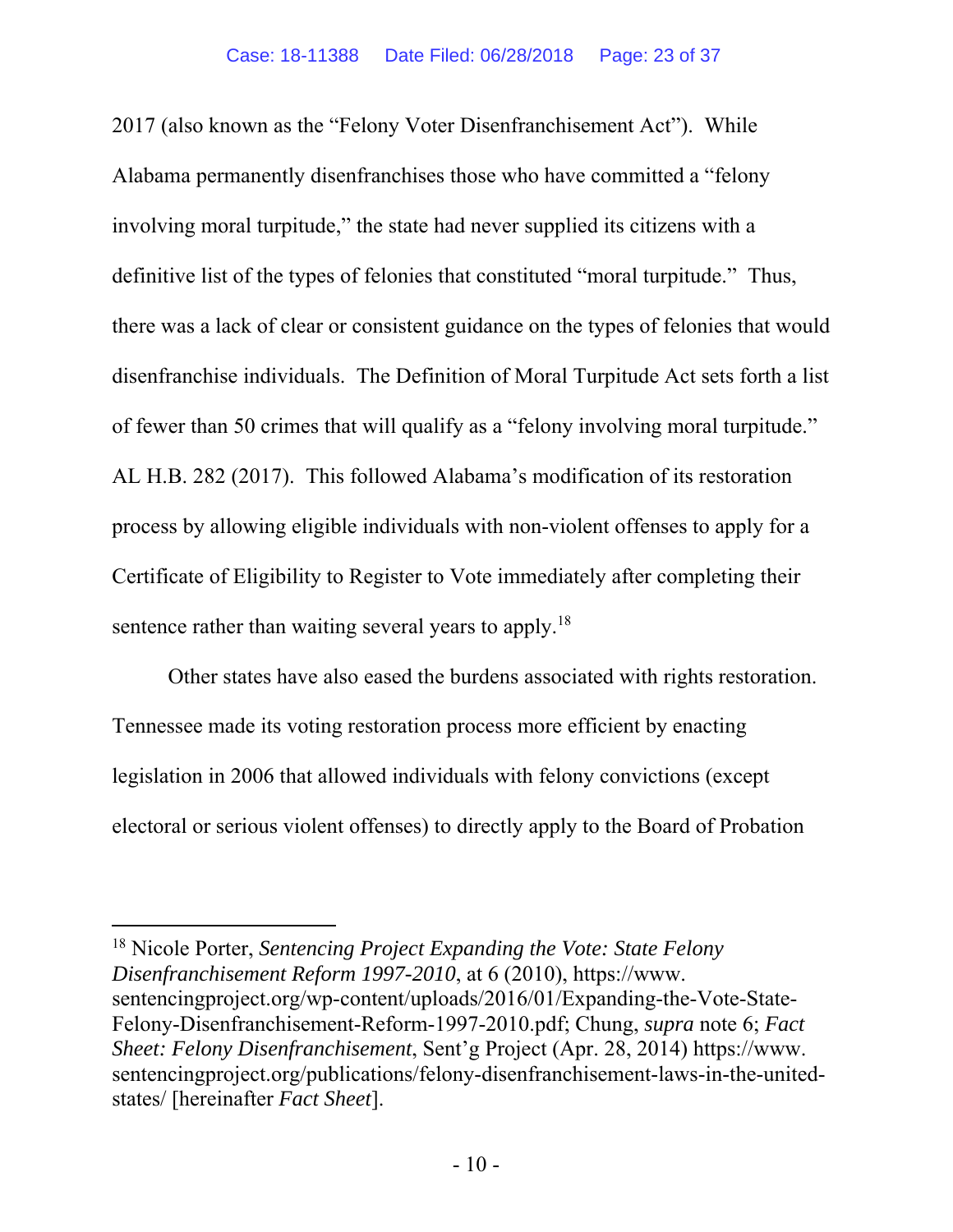and Parole upon completing their criminal sentences.<sup>19</sup> In 2000, Delaware's General Assembly passed a constitutional amendment that restored voting rights to individuals five years after they completed their sentence.<sup>20</sup> Three years later, Delaware removed its five-year waiting period, and individuals convicted of felonies became eligible to vote upon completing their sentence.<sup>21</sup> Texas has also repealed its two-year waiting period requirement after completion of sentence.<sup>22</sup>

And while Virginia, like Florida, permanently disenfranchises citizens who are convicted of a felony, the process has undergone significant reform in recent years. Through executive action, Virginia has eliminated the waiting period and currently does not require an application process for non-violent offenders and has maintained a 60-day deadline to process all applications for voting rights restoration.23 These reforms, coupled with large-scale individual restorations by the state's Governors, led to the restoration of voting rights of more than 173,000

-

<sup>23</sup> *Id.*

<sup>19</sup> Porter, *supra* note 17; *Fact Sheet*, *supra* note 17.

<sup>20</sup> *Fact Sheet*, *supra* note 17.

<sup>21</sup> *Id.*

<sup>22</sup> Chung, *supra* note 6.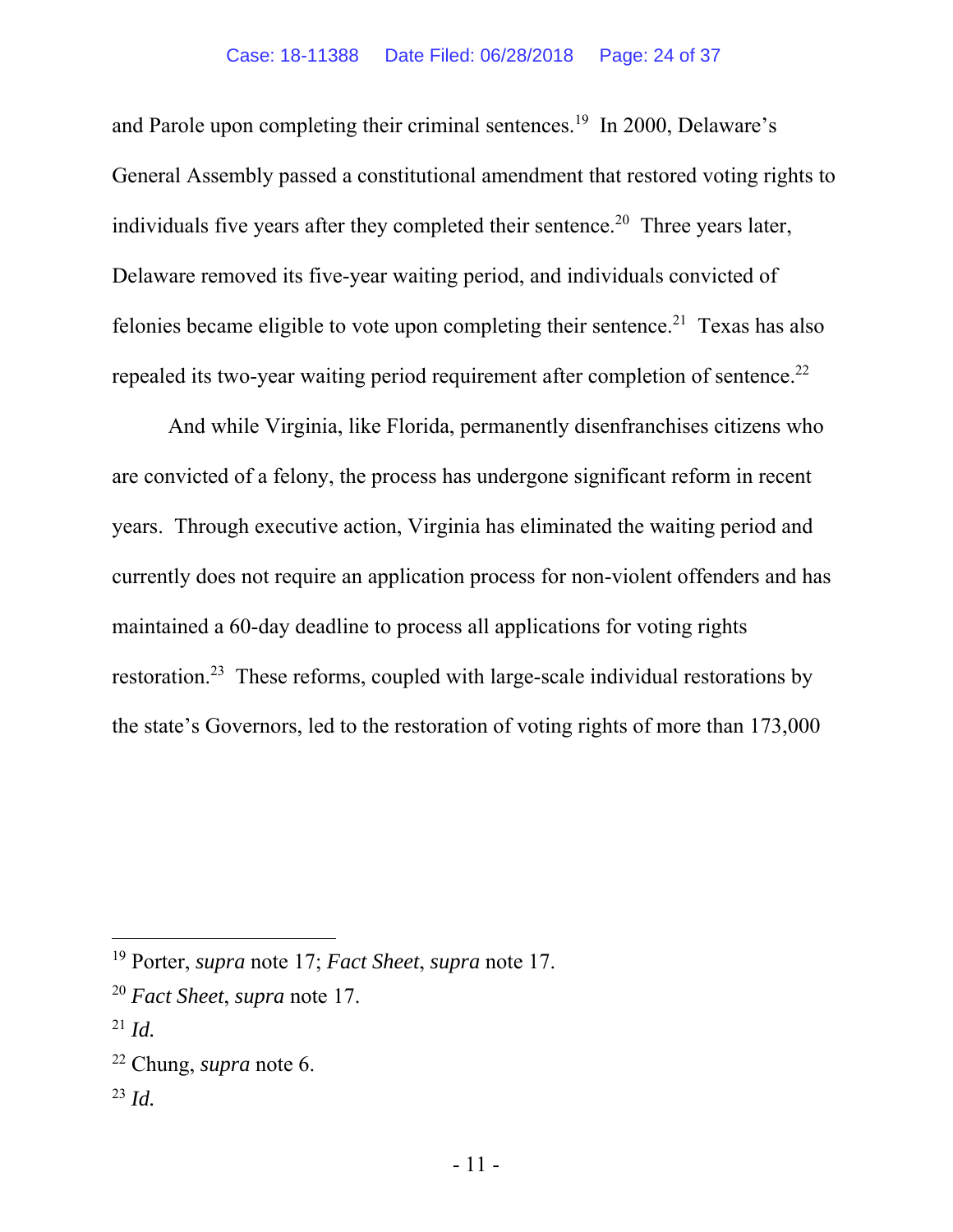individuals previously convicted of a felony in Virginia.24 In August of 2016 alone, Virginia restored the right to vote to 12,832 individuals, more than three times the number that have had their rights restored in Florida over the last eight years combined.25

Florida's vote restoration scheme in its most recent form dates back only to 2011.26 In 2007, then Governor Crist announced that nonviolent offenders were eligible for automatic rights restoration.<sup>27</sup> His administration also promulgated rules that eased the burden on those who had to apply to have their rights restored. These changes had a dramatic impact. In four years, more than 155,000 Florida citizens regained the right to vote. In contrast, from January 2011 through October 5, 2017, under the rules subject to challenge, only 2,807 people had their right to vote restored.

l

<sup>24</sup> Farah Stockman, *They Served Their Time. Now They're Fighting for Other Ex-Felons*, N.Y. Times (May 11, 2018), https://www.nytimes.com/2018/05/11/ us/voting-rights-felons.html; *Voting Rights Restoration Efforts in Virginia*, Brennan Ctr. for Just. (Apr. 20, 2018), https://www.brennancenter.org/analysis/ voting-rights-restoration-efforts-virginia; Jacey Fortin, *Can Felons Vote? It Depends on the State*, N.Y. Times (Apr. 21, 2018), https://www.nytimes.com/2018/04/21/us/felony-voting-rights-law.html.

<sup>25</sup> Christopher Uggen et al., *The Sentencing Project, 6 Million Lost Voters: State-Level Estimates of Felony Disenfranchisement* 4 n.12 (2016), http://www. sentencingproject.org/wp-content/uploads/2016/10/6-Million-Lost-Voters.pdf.

<sup>26</sup> Goodnough, *supra* note 4.

 $^{27}$  *Id.*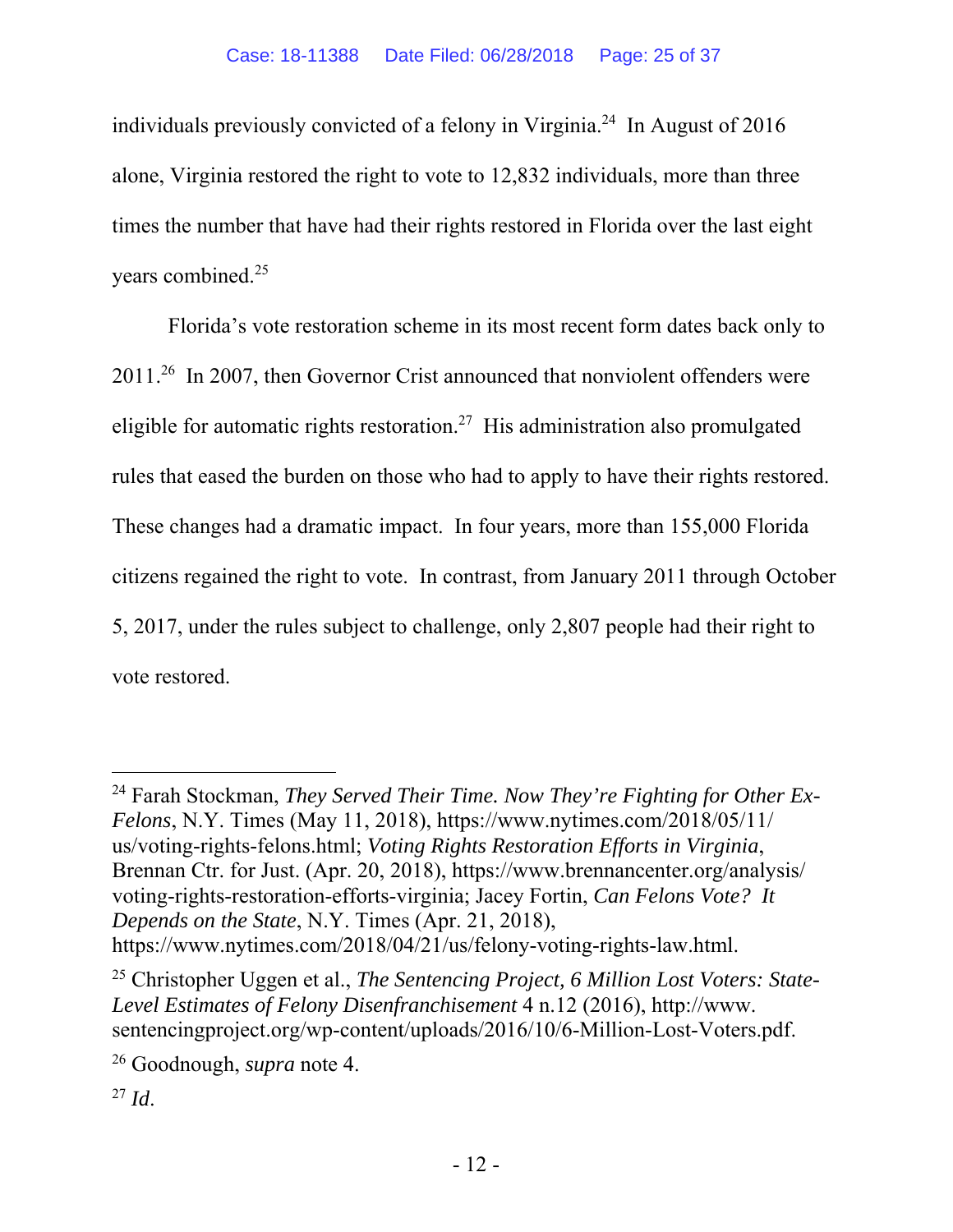In sum, a substantial number of states have eased the process by which those convicted of a felony can have their voting rights restored. Florida's scheme cuts against that widespread trend, and Florida is the only state in the union in this decade that has entrenched (and not expanded) the franchise among individuals who have been convicted of a felony.

### **II. FLORIDA'S FELONY DISENFRANCHISEMENT AND VOTE RESTORATION SCHEME HAS A DRASTIC AND DELETERIOUS IMPACT ON FLORIDA'S POPULATION**

The problems with Florida's vote restoration scheme are amplified immeasurably by the sheer number of Florida voters from whom the state rips the franchise. Florida accounts for a wildly disproportionate number of citizens disenfranchised nationally. For the better part of two decades, The Sentencing Project has performed rigorous assessments of the scope and distribution of disenfranchisement in the United States. That process has consistently shown that Florida stands out from the remaining states in the size of its disenfranchised population.

In terms of its methodology, The Sentencing Project collaborates with Dr. Christopher Uggen, Regents Professor of Sociology at the University of Minnesota, and past vice-president of the American Sociological Association. The organization first uses data from the U.S. Department of Justice Bureau of Justice Statistics to estimate the number of individuals currently serving a felony sentence

- 13 -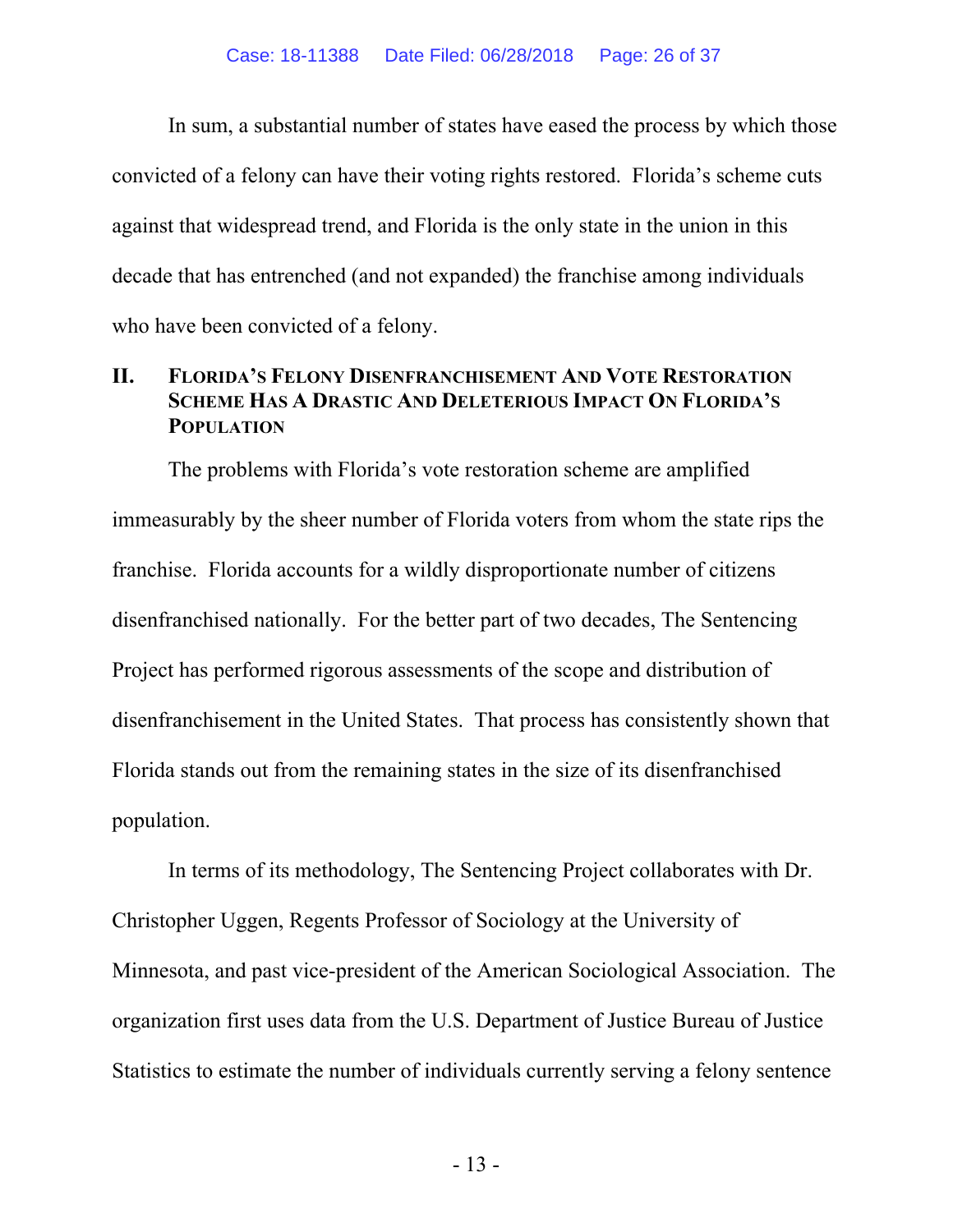who are disenfranchised in each state. For the 12 states, including Florida, that restrict voting rights in full or in part following completion of sentence, the organization estimates the number of people released from prison and those who have completed their terms of parole or probation based on demographic life tables and U.S. Census data. It then models each state's disenfranchisement rate in accordance with its policies. This includes compiling additional demographic tables to estimate the number of released individuals who have committed new crimes, and the number who are deceased. In its most recent analysis, it assumed both that two-thirds of released individuals will be reincarcerated, and a higher mortality rate for those convicted of felony offenses. Both recidivists and deaths are then removed from the post-sentence pool to avoid overestimating the number of individuals who have completed their sentence.

From these data, The Sentencing Project arrives both at an estimate of the current number of citizens disenfranchised nationally and disenfranchisement rates by state. As of November 2016, 6.1 million U.S. citizens were disenfranchised because of a current or past criminal conviction. Of that number, *more than 1.6 million*—more than a quarter of citizens disenfranchised nationally—reside in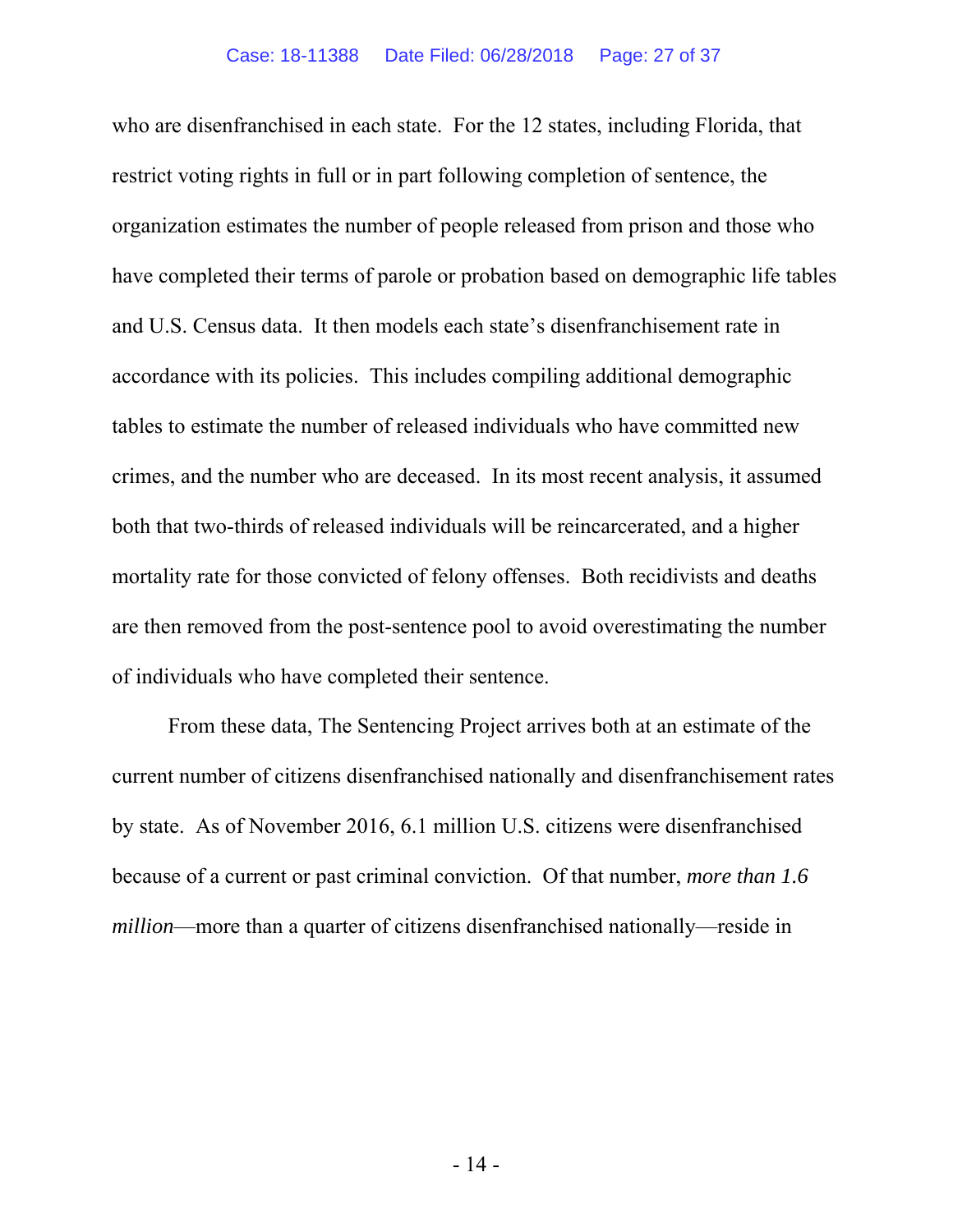Florida.28 Most of these citizens, 1.48 million, have been released and completed all post-sentence requirements (this is half the national total).29

Florida also has the highest disenfranchisement rate for citizens convicted of a felony in the country. One of every ten (10.43 percent) of Florida's voting-age citizens is unable to vote due to a felony conviction.30 The next closest state, Mississippi, has a disenfranchisement rate of 9.6 percent, with Kentucky the only other state with a rate above 9 percent.<sup>31</sup> In contrast, Florida's northern neighbor, Georgia, has a disenfranchisement rate of 3.2 percent.<sup>32</sup> There is little reason to expect Florida's rate to decrease either, due to the life-long ban under which most of its disenfranchised population is serving. Overall, Florida disenfranchises more of its citizens than Alabama, Georgia, Louisiana, Mississippi, North Carolina, South Carolina, and Tennessee combined.<sup>33</sup>

-

<sup>32</sup> *Id.*

<sup>28</sup> Uggen et al., *supra* note 24, at 3.

<sup>29</sup> *Id.* at 15 Table 3.

<sup>30</sup> Uggen et al., *supra* note 24, at 15 Table 3.

<sup>31</sup> *Id.*

<sup>33</sup> Ari Berman, *Florida Will Vote on Restoring Voting Rights to 1.5. Million Ex-Felons*, Mother Jones (Jan. 23, 2018, 11:56 AM), https://www.motherjones.com/ politics/2018/01/florida-will-vote-on-restoring-voting-rights-to-1-5-million-exfelons/.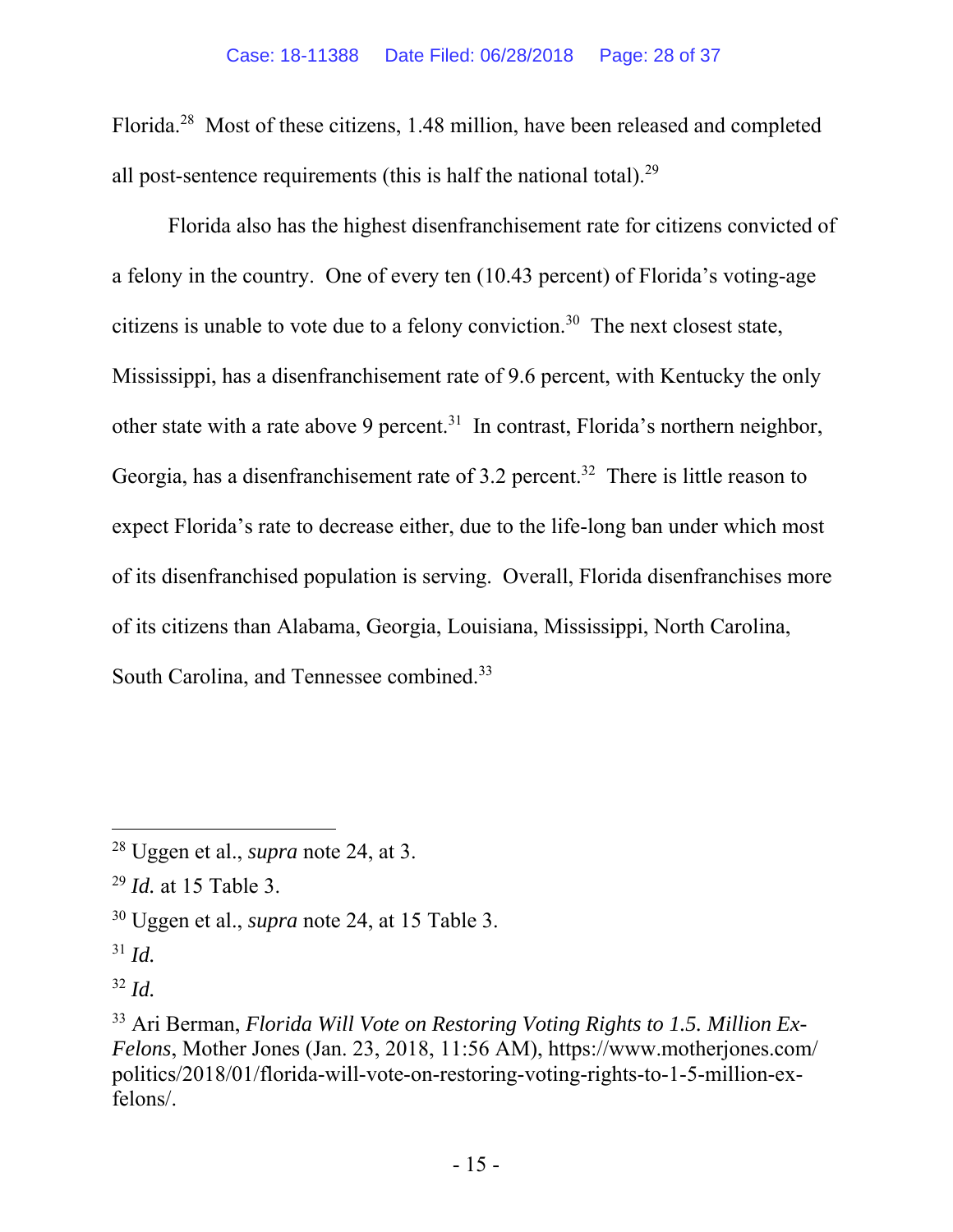Much has been written about the racial disparities found in

disenfranchisement laws in Florida<sup>34</sup> and throughout the nation, but Florida's restoration scheme severely impacts all of its citizens. While African Americans are indeed disenfranchised to a disproportionately high degree in Florida compared to the overall population, two-thirds of Florida's disenfranchised population are not African American.35

#### **III. FLORIDA'S VOTING RIGHTS RESTORATION SCHEME IS INCONSISTENT WITH DISCOURAGING RECIDIVISM**

Defendants rationalize their vote restoration scheme on the ground that it allows Florida to "gauge the progress and rehabilitation of a convicted felon." Defendants-Appellants' Mot. for Stay Pending Appeal at 10 (Apr. 6, 2018). This justification could only possibly be relevant, however, if Florida defends its scheme by arguing that those whose voting rights it restores are unlikely to commit crimes anew. In other words, Defendants seek to justify their scheme as discouraging recidivism (and thereby encouraging public safety). Below, Defendants made just this argument (Defendants' Motion for Summary Judgement DE103 at 23-25). In their merits brief, however, Defendants dance around this

 $\overline{a}$ 

<sup>&</sup>lt;sup>34</sup> In Florida, more than one in every five Black citizens have lost their voting rights. Uggen et al., *supra* note 24, at 16 Table 4. In 2016, it was reported that 21.3 percent of Florida's voting age Black population remained disenfranchised. Moreover, of the 1.6 million Floridians who are disenfranchised, a third of them are Black.

<sup>35</sup> Uggen et al., *supra* note 24, at 11 Figure 7, 15-16 Tables 3 & 4.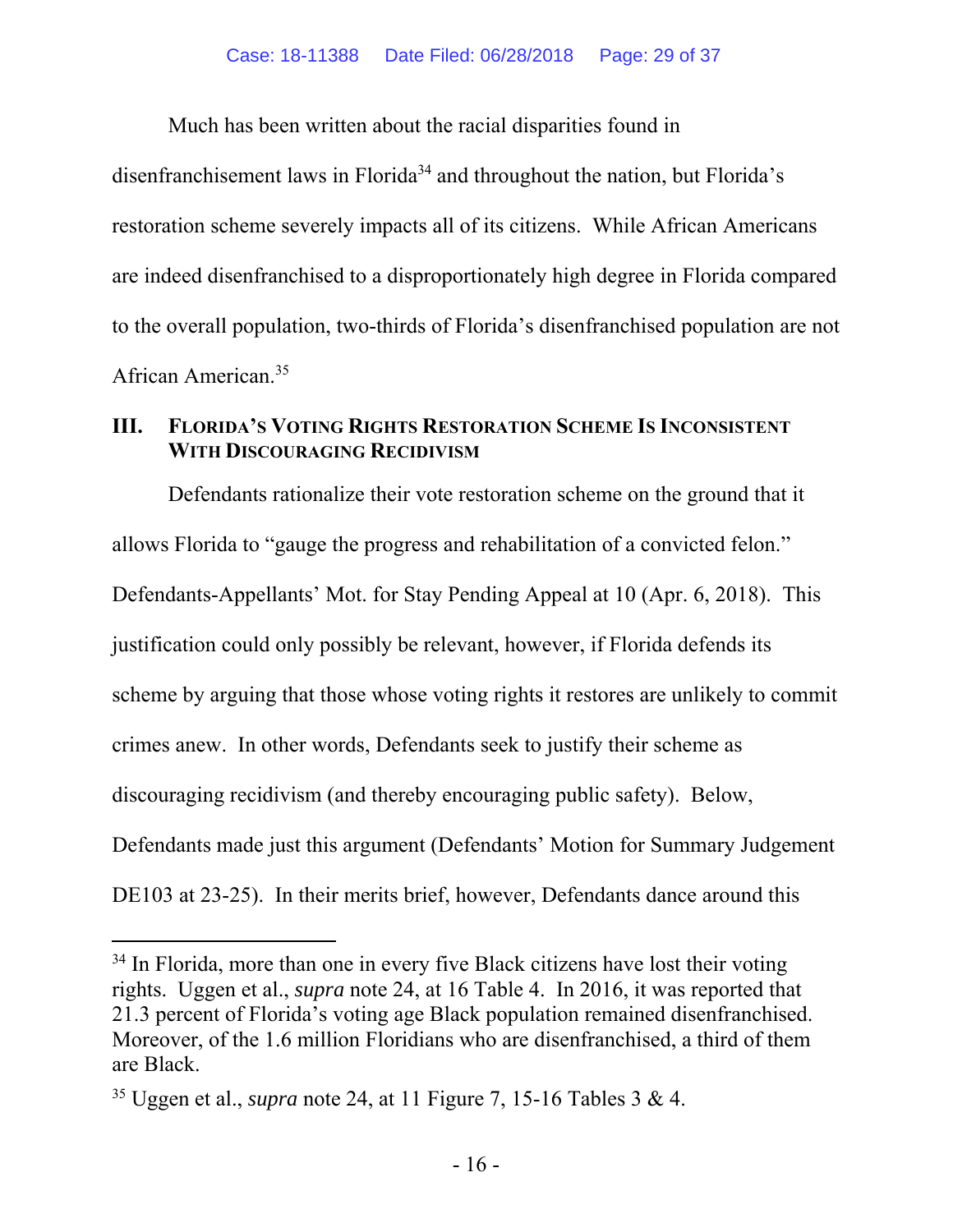issue, characterizing their interest as limiting the franchise to "responsible" voters, though never explaining why the vote restoration scheme accomplishes this goal.<sup>36</sup>

Amicus Center for Equal Opportunity ("CEO") picks up the mantle and argues that Florida's vote restoration scheme "is warranted to deter recidivism." CEO Br. 12. CEO offers no reason why restoring the right to vote would encourage recidivism (Defendants offered no justification when they made the argument either). Rather, to support their puzzling assertion, CEO relies solely on the observation that the rate of recidivism for the few citizens who had their rights restored under the current restrictive scheme has been lower than it was from 2009- 2011 under the prior regime when a far greater number of citizens saw their right to vote restored.

That apples to oranges comparison is unpersuasive. The population of citizens who saw their rights restored from 2009-2011 is at least 50 times larger than the population who had their rights restored under the current rules. Thus, the two populations are almost certainly quite dissimilar in both demographics and risk profile and CEO certainly makes no effort to control for either factor. Hence, CEO's analysis ignores that certain populations are, at any time, more likely to commit a crime than others, irrespective of whether or not they have the right to vote. Put differently, CEO's observation does no work to assess whether

 $\overline{a}$ 

<sup>36</sup> Defendants-Appellants Br. 29.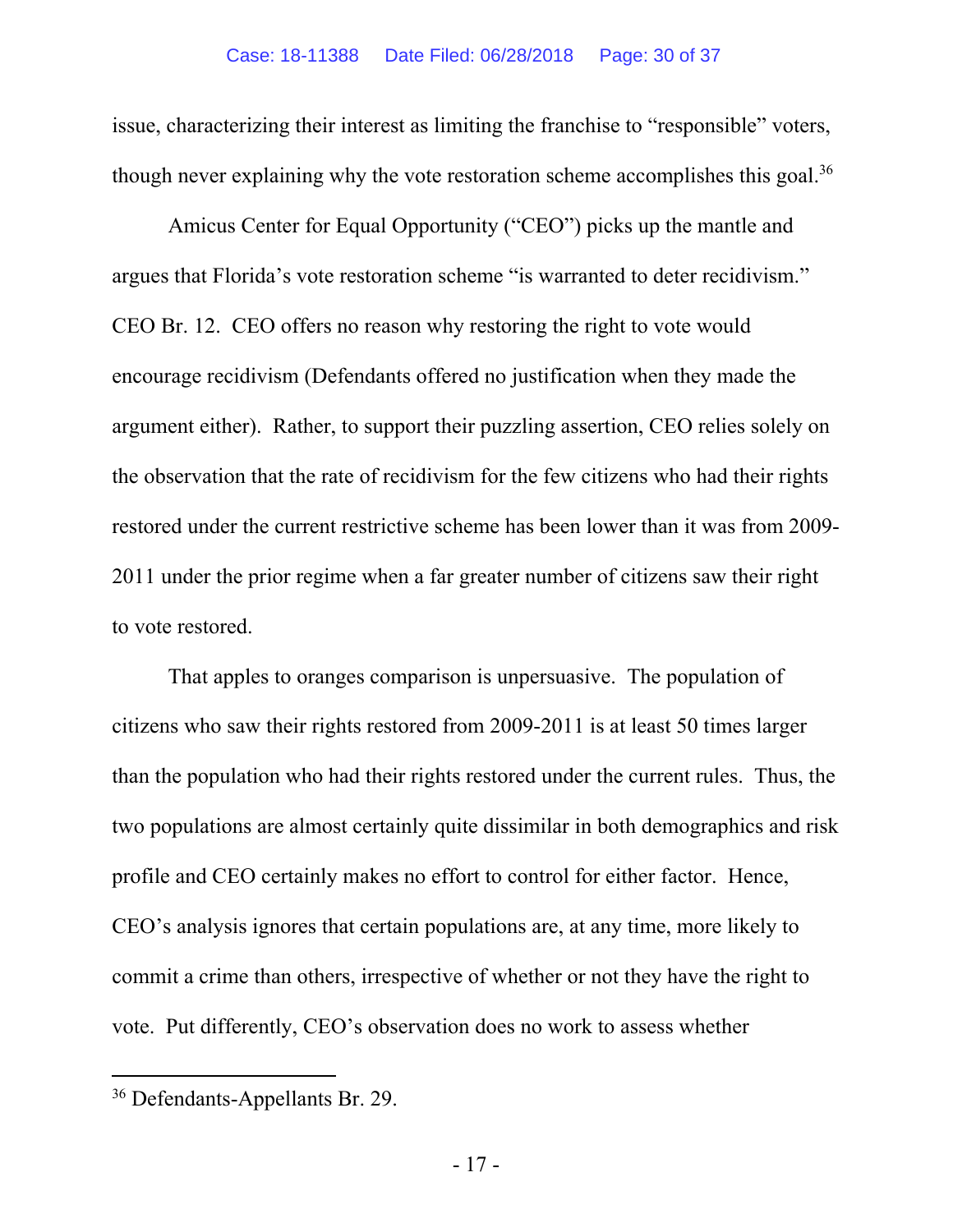restoration of the right to vote increases the probability of recidivism as opposed to merely reflecting the fact that the population of citizens who have had their right to vote restored post-2011 is far smaller than its previous cohort.<sup>37</sup>

Even among individuals who may be assessed as having a higher risk of recidivism, the question for public safety concerns is whether restoring the right to vote will make disenfranchised individuals more or less likely to commit a new offense.

Fortunately, thoughtful and reliable analysis exists and illustrates the positive benefits of the restoration of voting rights on the recurrence of criminal activity. For example, Professors Christopher Uggen and Jeff Manza conducted a regression analysis assessing the impact of voting on subsequent criminal activity.38 They found, after controlling for other factors, that those with a previous arrest who subsequently voted were considerably less likely to be rearrested than

-

<sup>&</sup>lt;sup>37</sup> If studies comparing different sized populations are fair game, defendants themselves previously have concluded that restoring the franchise discourages recidivism. In 2011, the Florida Parole Commission found that the recidivism rate was 11% for those with prior felony convictions who had their voting rights restored, whereas the recidivism rate was 33% for those who did not. *See* Kira Lerner, *Push to Restore Voting Rights of Florida's Ex-Felons Already Has Bipartisan Support*, Think Progress (Jan. 25, 2018, 3:57 PM) https://thinkprogress. org/florida-felon-vote-bipartisan-df6cff80d5f8/.

<sup>38</sup> Christopher Uggen & Jeff Manza, *Voting and Subsequent Crime and Arrest: Evidence From a Community Sample*, 36 Colum. Hum. Rts. L. Rev. 193 (2004).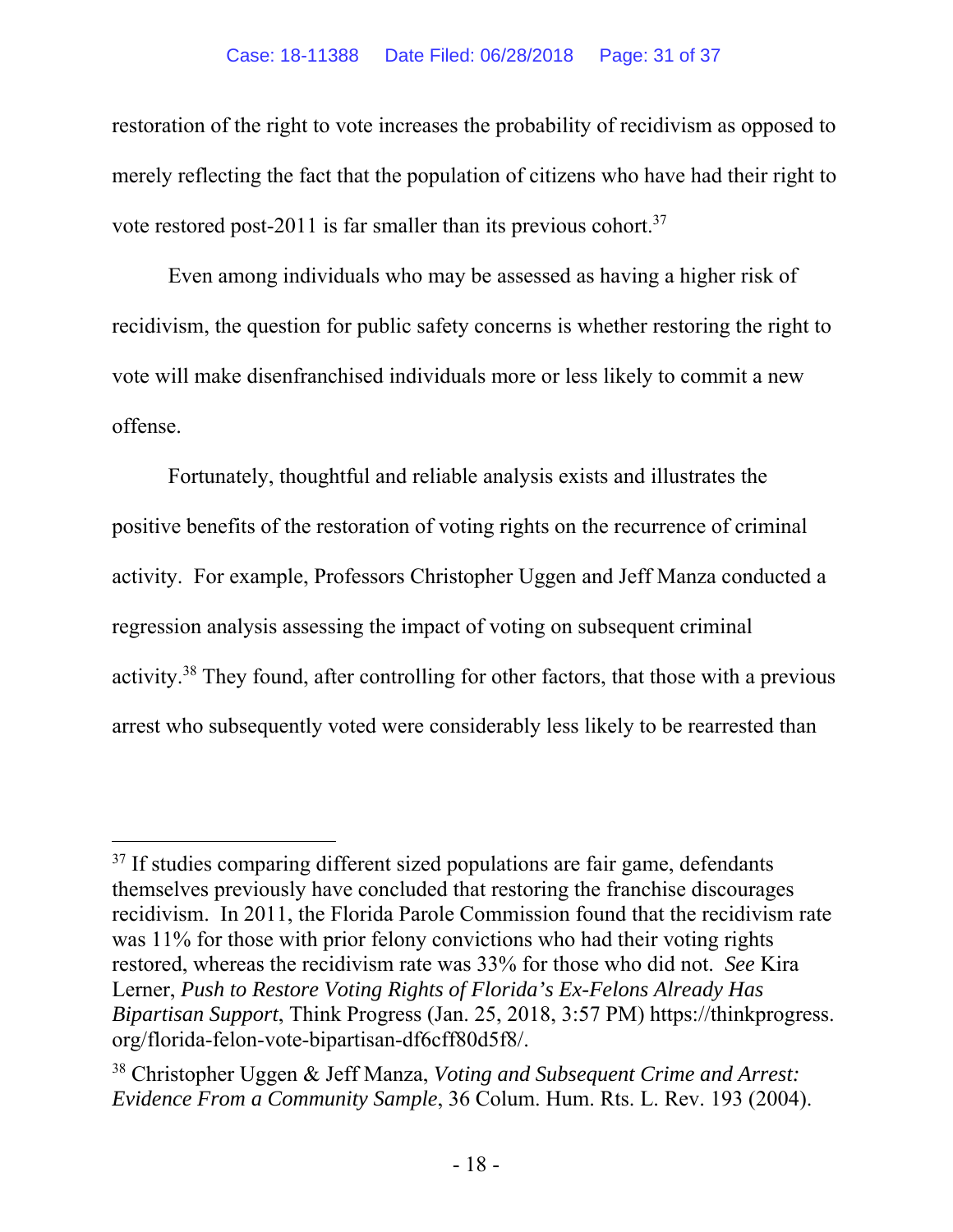those who did not.<sup>39</sup> The authors recognize that the single act of voting may not in itself produce dramatic results, but they conclude that "[v]oting appears to be part of a package of pro-social behavior that is linked to desistance from crime."40

These data were buttressed by interviews with a study population who had been convicted of felonies, many of whom viewed the loss of their voting rights as a "powerful symbol of their status as outsiders," which in turn is correlated with recidivism.41 Likewise, in Virginia, interviews with individuals who voted reflect the significance of reintegration into society, with one voter noting that she "now felt like a citizen."42 Another, who voted for the first time at age 53, stated that "having my right to vote back has made me feel whole as a human being."43

Subsequent work further supports the conclusion that restoration of voting rights deters recidivism. For example, data demonstrate that individuals who complete their criminal sentence in states that permanently disenfranchise after a felony conviction, like Florida, are ten percent more likely to reoffend than those individuals released in states that restore voting rights after completion of a

 $\overline{a}$ 

<sup>39</sup> *Id*. at 213.

<sup>40</sup> *Id*. at 214.

<sup>41</sup> *Id*. at 212.

<sup>42</sup> Sam Levine, *In Virginia, Ex-Felons Voted for the First Time After Regaining Their Rights*, Huffpost (Nov. 7, 2017, 9:59 PM), goo.gl/RNGZ2T.

<sup>43</sup> Camila DeChalus, *In Virginia, Ex-Felons Find Empowerment in the Voting Booth*, CNN (Nov. 5, 2016, 5:18 PM), goo.gl/78qr2E.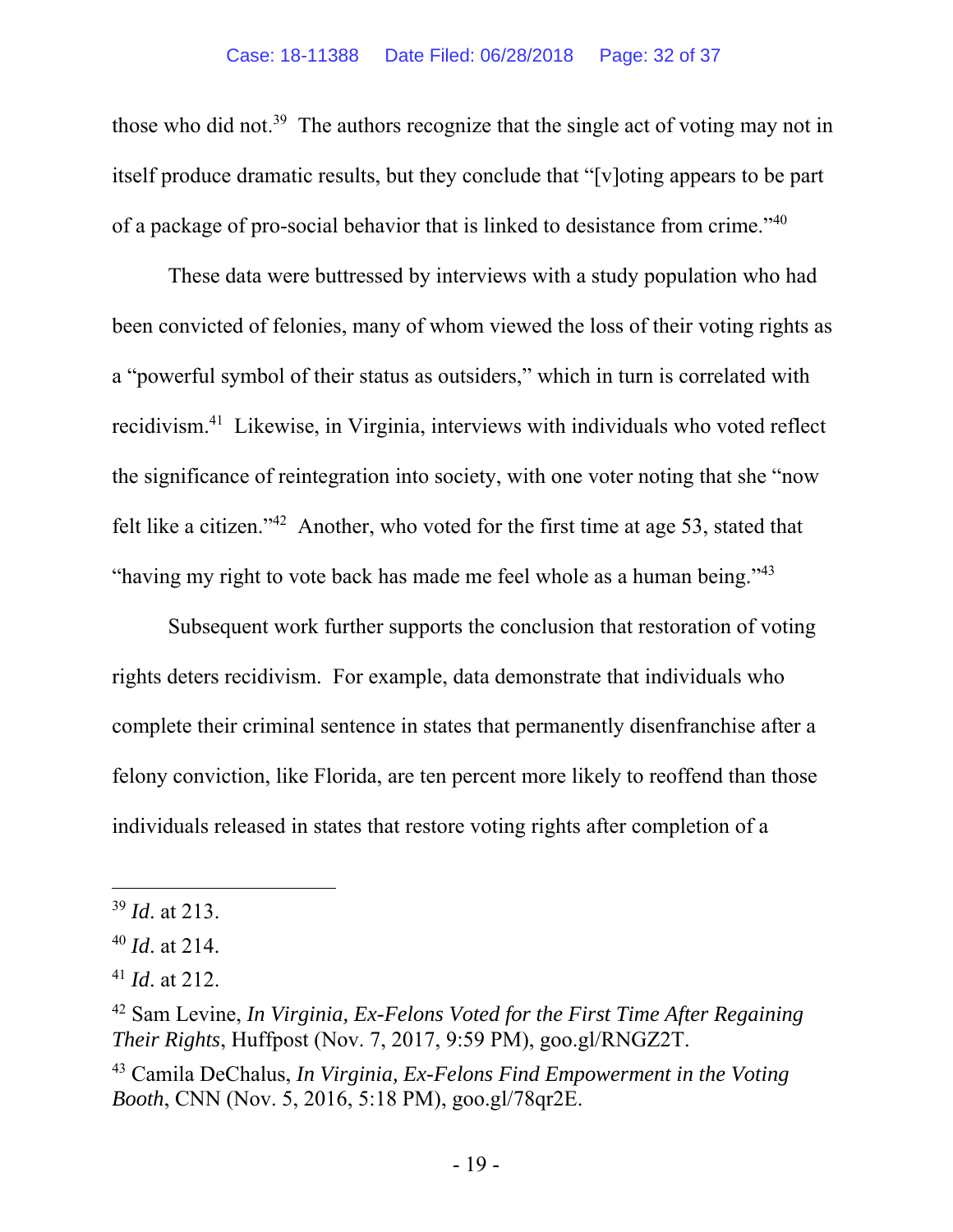sentence.<sup>44</sup> These data confirm what logic suggests: Restoring the right to vote to citizens with prior felony convictions helps reintegrate those individuals into society. In turn, this helps reduce recidivism rates and enhances public safety because voting provides an opportunity to participate "in democratic rituals such as elections affirm[] membership in the larger community for individuals and groups."45 A number of studies make clear that civic engagement is pivotal in the transition from incarceration and discouraging repeat offenses.46

It stands to reason that restoration of the right to vote is among the most important ways to ensure reintegration in society and civic engagement. The right to vote is a sacred one, and "voting can be viewed as a proxy for other kinds of civic engagement associated with the avoidance of illegal activity."47 As the

-

<sup>44</sup> Guy Padraic Hamilton-Smith & Matt Vogel, *The Violence of Voicelessness: The Impact of Felony Disenfranchisement on Recidivism*, 22 Berkeley La Raza L.J. 407, 427 (2012).

<sup>45</sup> Uggen & Manza, *supra* note 37, 36 Colum. Hum. Rts. L. Rev. at 195.

<sup>46</sup> *See, e.g.*, Christopher Uggen, et. al., *'Less than the Average Citizen': Stigma, Role Transition and the Civic Reintegration of Convicted Felons*, *in* After Crime and Punishment: Ex-Offender Reintegration and Desistance from Crime 258 (Shadd Maruna & Russ Immarigeon eds., 2004) (finding that "civic reintegration" is an important component of successfully rejoining society after incarceration); Christopher Uggen, et al., *Citizenship, Democracy, and the Civic Reintegration of Criminal Offenders*, 605 Annals of the Am. Acad. of Pol. & Soc. Sci. 281, 303-304 (2006); *see also* Hamilton-Smith & Vogel, *supra* note 43, at 426 (finding that after controlling for others variants, individuals released in states that permanently disenfranchise are roughly nineteen percent more likely to be rearrested than those released in states that restore the franchise post-release).

<sup>47</sup> Uggen & Manza, *supra* note 44, at 195.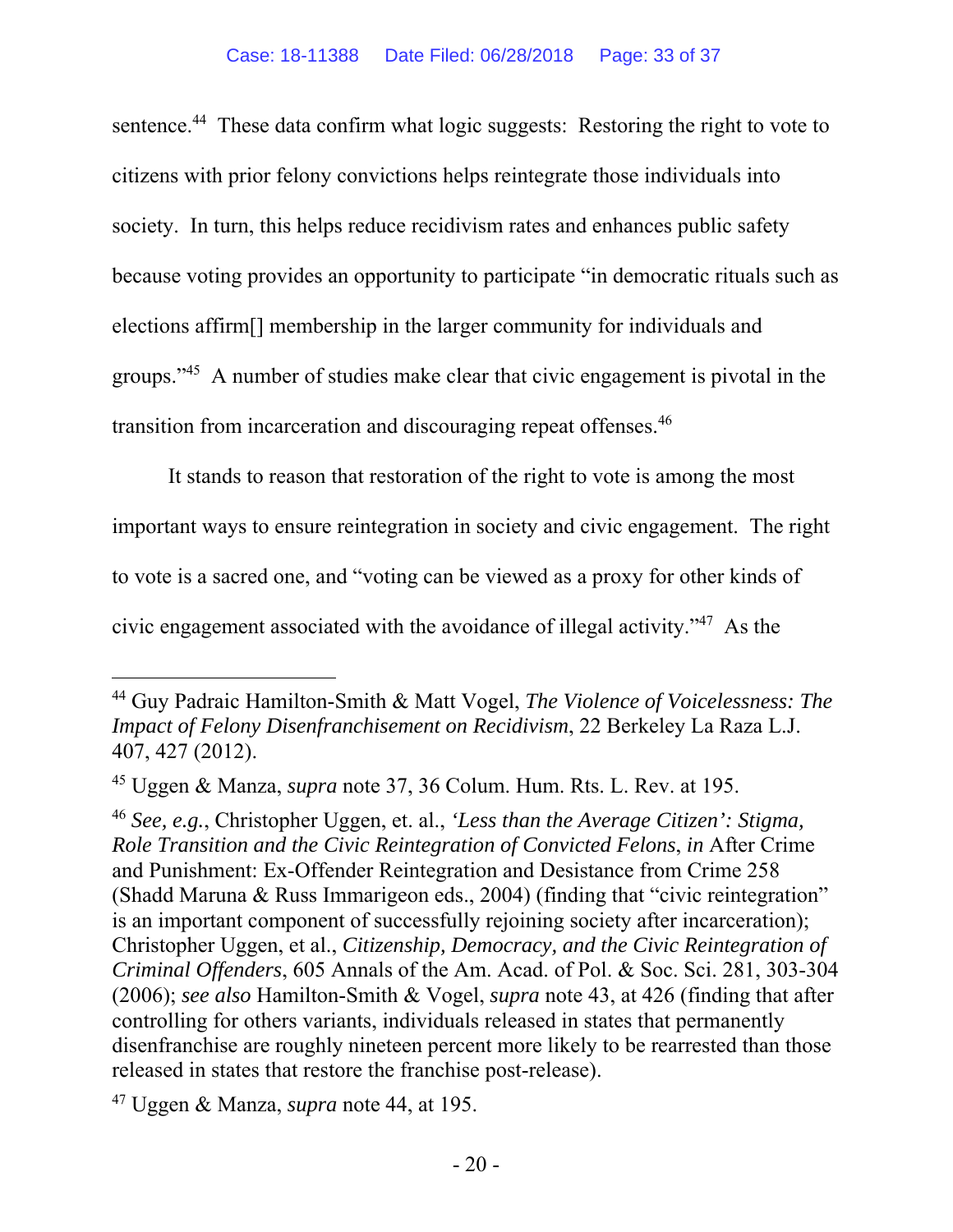Supreme Court noted in 1958, denying those with prior convictions their civil rights:

constitutes the very antithesis of rehabilitation, for instead of guiding the offender back into the useful paths of society it excommunicates him and makes him, literally, an outcast. I can think of no more certain way in which to make a man in whom, perhaps, rest the seeds of serious antisocial behavior more likely to pursue further a career of unlawful activity than to place on him the stigma of the derelict, uncertain of many of his basic rights.<sup>48</sup>

This is particularly true because the loss of the right to vote diminishes citizens' exercise of other essential rights, including those protected by the First Amendment. As the Supreme Court stated in *Wesberry v. Sanders*, "[n]o right is more precious in a free country than that of having a voice in the election of those who make the laws . . . . Other rights, even the most basic, are illusory if the right to vote is undermined."49 However, "without the vote, citizens are denied 'any effective voice in the governmental affairs which substantially affect their lives.'"50

### **CONCLUSION**

The Court should uphold the District Court's ruling and hold that Florida's vote restoration scheme violates the First and Fourteenth Amendments.

 $\overline{a}$ 

<sup>48</sup> *Trop v. Dulles*, 356 U.S. 86, 111 (1958) (Brennan, J., concurring).

<sup>49</sup> *Wesberry v. Sanders*, 376 U.S. 1, 17 (1964).

<sup>50</sup> *Hand v. Scott*, 888 F.3d 1206, 1219 (11th Cir. 2018) (quoting *Kramer v. Union Free Sch. Dist. No. 15*, 395 U.S. 621, 627 (1969)).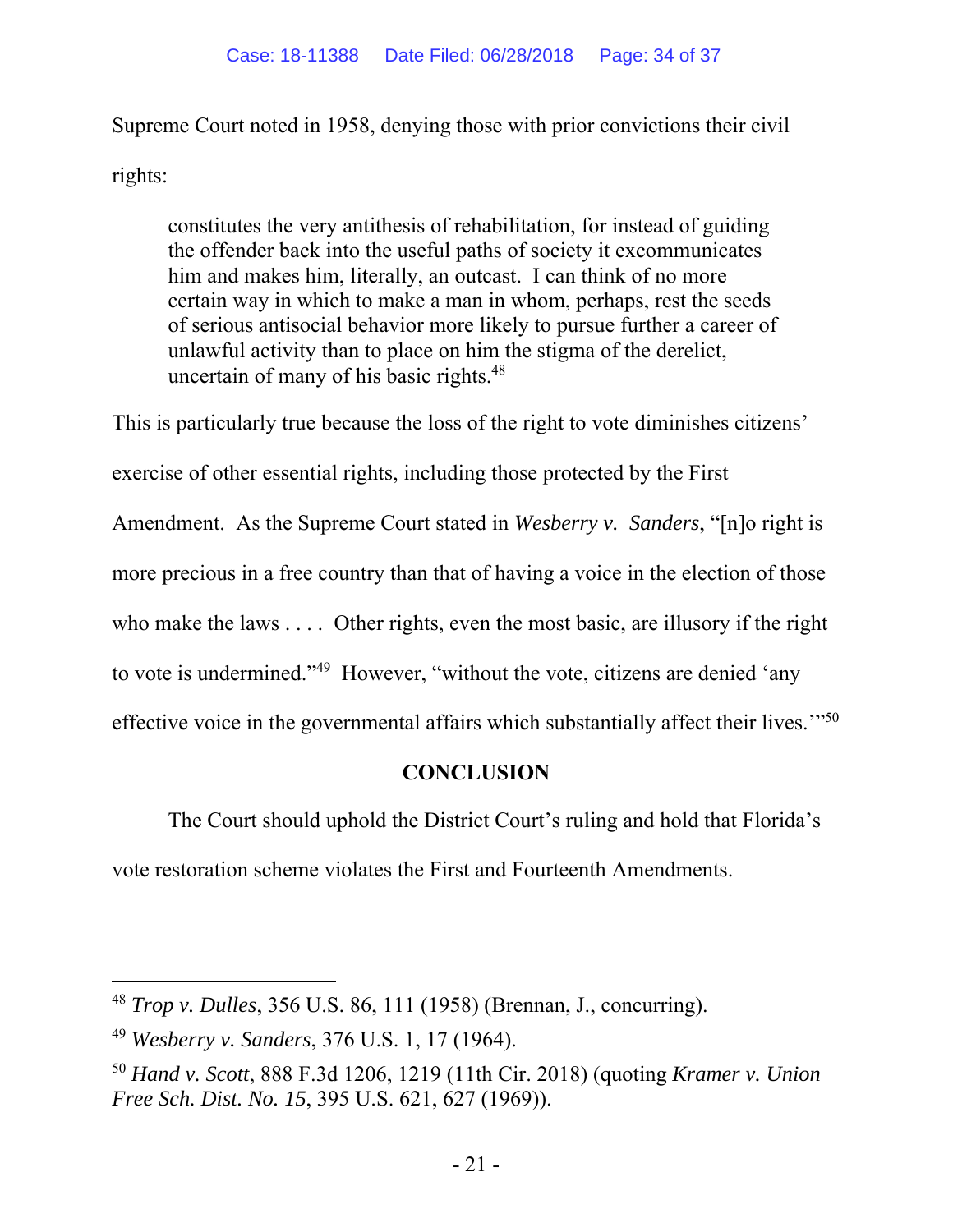Respectfully submitted,

/s/ David Gringer

 KELLY P. DUNBAR DAVID GRINGER WILMER CUTLER PICKERING HALE AND DORR LLP 1875 Pennsylvania Avenue, NW Washington, DC 20006 (202) 663-6000

*Attorneys for Amicus Curiae The Sentencing Project*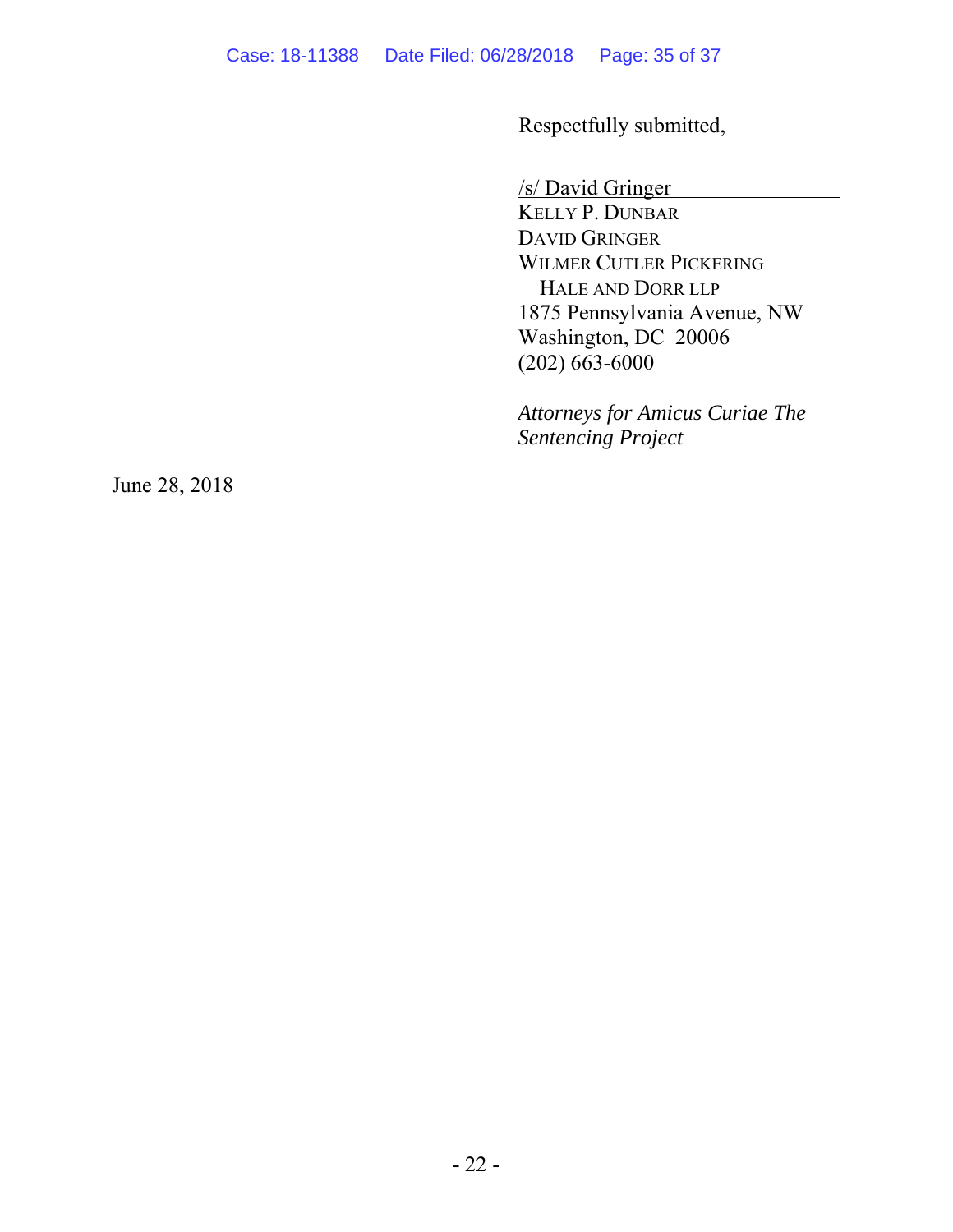#### **CERTIFICATE OF COMPLIANCE**

Pursuant to Fed. R. App. P.  $29(a)(4)(G)$  and Fed. R. App. P.  $32(g)(1)$ , the undersigned hereby certifies that this brief complies with the type-volume limitation of Fed. R. App. P.  $32(a)(7)(B)(i)$  and Fed. R. App. P.  $29(a)(5)$ .

1. Exclusive of the exempted portions of the brief, as provided in Fed. R. App. P. 32(f), the brief contains 5026 words.

2. The brief has been prepared in proportionally spaced typeface using Microsoft Word 2010 in 14 point Times New Roman font. As permitted by Fed. R. App. P. 32(g), the undersigned has relied upon the word count feature of this word processing system in preparing this certificate.

> /s/ David Gringer DAVID GRINGER WILMER CUTLER PICKERING HALE AND DORR LLP 1875 Pennsylvania Avenue, NW Washington, DC 20006 (202) 663-6000